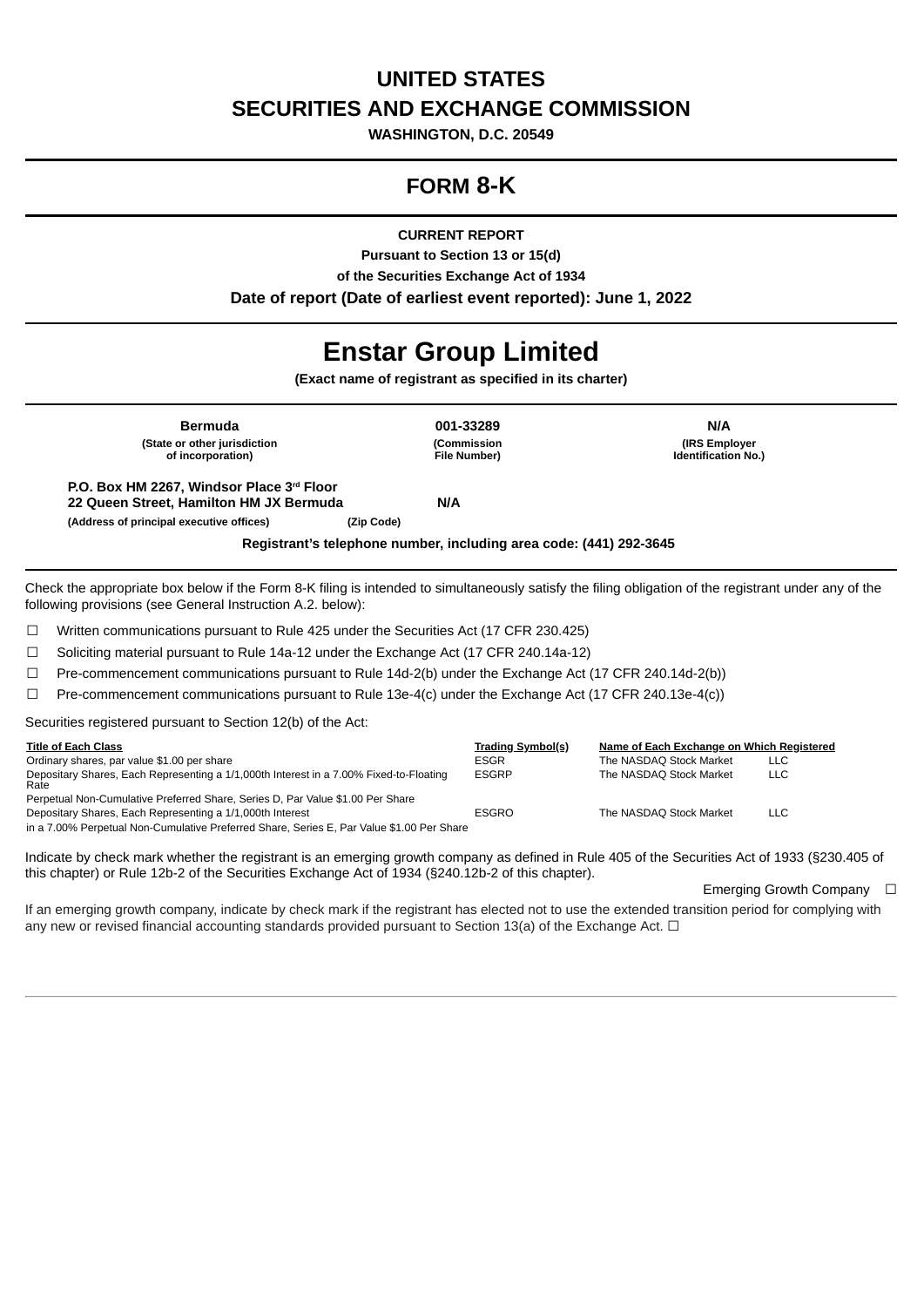## Item 5.02. Departure of Directors or Certain Officers; Election of Directors; Appointment of Certain Officers; Compensatory **Arrangements of Certain Officers.**

#### Amendment No. 1 to Amended and Restated 2016 Equity Incentive Plan

On June 1, 2022, Enstar Group Limited (the "Company") held its Annual General Meeting of Shareholders (the "Annual Meeting"). At the Annual Meeting, the shareholders voted on a proposal to approve an amendment (the "Plan Amendment") to the Enstar Group Limited Amended and Restated 2016 Equity Incentive Plan (the "Equity Plan") as described in Item 5.07 below. The Plan Amendment was adopted by the Company's Board of Directors on February 17, 2022, subject to approval by shareholders, and it became effective at the conclusion of the Annual Meeting.

The Plan Amendment increases the number of ordinary shares of the Company (the "Shares") available for issuance in connection with awards granted under the Equity Plan by a total of 400,000 Shares.

A description of the material terms of the Plan Amendment is set forth in the Company's definitive proxy statement for the Annual Meeting, which was filed with the Securities and Exchange Commission on Schedule 14A on April 21, 2022 (the "Proxy Statement"), in the section entitled "Proposal 1 - Approval of an Amendment to the Enstar Group Limited Amended and Restated 2016 Equity Incentive Plan." The descriptions of the Plan Amendment and the Equity Plan contained herein and in the Proxy Statement are qualified by reference to the full text of the Plan Amendment and the Equity Plan, which are filed as Exhibit 10.1 to this Current Report on Form 8-K.

#### **Item 5.07. Submission of Matters to a Vote of Security Holders.**

At the Annual Meeting, the Company's shareholders voted on the following four proposals and cast their votes as described below.

Proposal No. 1: Vote to approve an amendment to the Equity Plan to increase the number of Shares available for issuance in connection with awards granted under the Equity Plan by a total of 400,000 Shares. This proposal was approved. There were a total of 936,501 broker nonvotes on this proposal.

| -or        | Against | Abstain |
|------------|---------|---------|
| 12,865,952 | 131.184 | 20.901  |

Proposal No. 2: Election of four Class I directors and four Class III directors. The individuals listed below were elected to serve a term expiring at the annual general meeting of shareholders in 2023. There were a total of 936,501 broker non-votes with respect to each nominee.

| Director                 | For        | <b>Against</b> | <b>Abstain</b> |
|--------------------------|------------|----------------|----------------|
| Sharon A. Beesley        | 12,959,641 | 56,180         | 2,216          |
| Robert Campbell          | 10,386,917 | 2,614,180      | 16.940         |
| Susan L. Cross           | 12,956,194 | 44.911         | 16,932         |
| Hans-Peter Gerhardt      | 10,447,504 | 2,568,315      | 2,218          |
| Orla Gregory             | 12,927,160 | 87,858         | 3,019          |
| Paul O'Shea              | 12,954,183 | 46.922         | 16,932         |
| <b>Dominic Silvester</b> | 12,953,353 | 46.952         | 17,732         |
| Poul Winslow             | 10,467,619 | 2,548,220      | 2,198          |

Proposal No. 3: Advisory vote to approve executive compensation. This proposal was approved. There were a total of 936,501 broker nonvotes on this proposal.

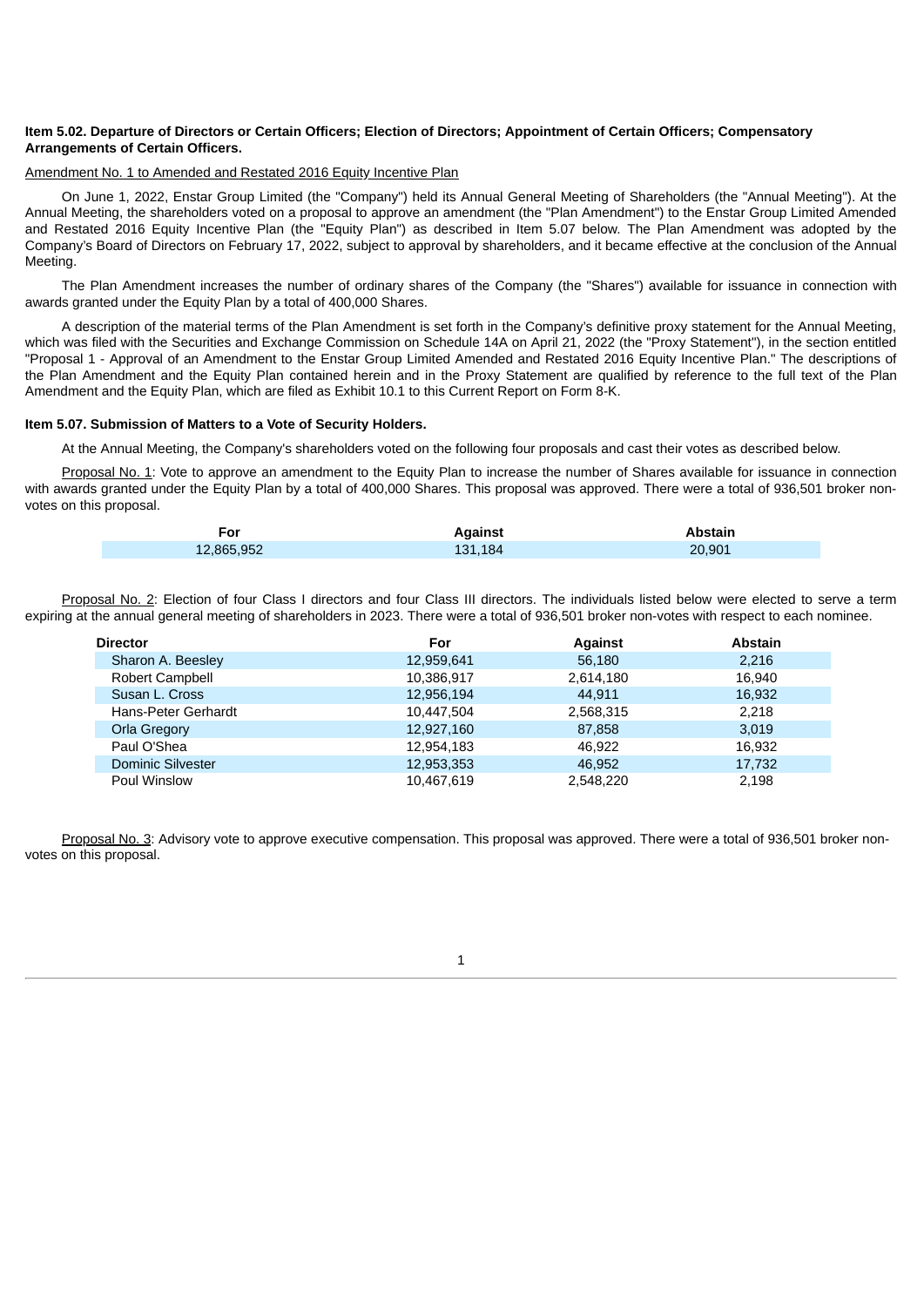| For       | <b>Against</b> | Abstain |
|-----------|----------------|---------|
| 9,764,496 | 3,210,583      | 42.958  |

Proposal No. 4: Ratification of the selection of PricewaterhouseCoopers LLP to act as the Company's independent registered public accounting firm for the fiscal year ending December 31, 2022 and authorization of the Board of Directors, acting through the Audit Committee, to approve the fees for the independent registered public accounting firm. This proposal was approved. There were no broker non-votes on this proposal.

| For        | Against | Abstain |
|------------|---------|---------|
| 13,926,700 | 21,828  | 6,010   |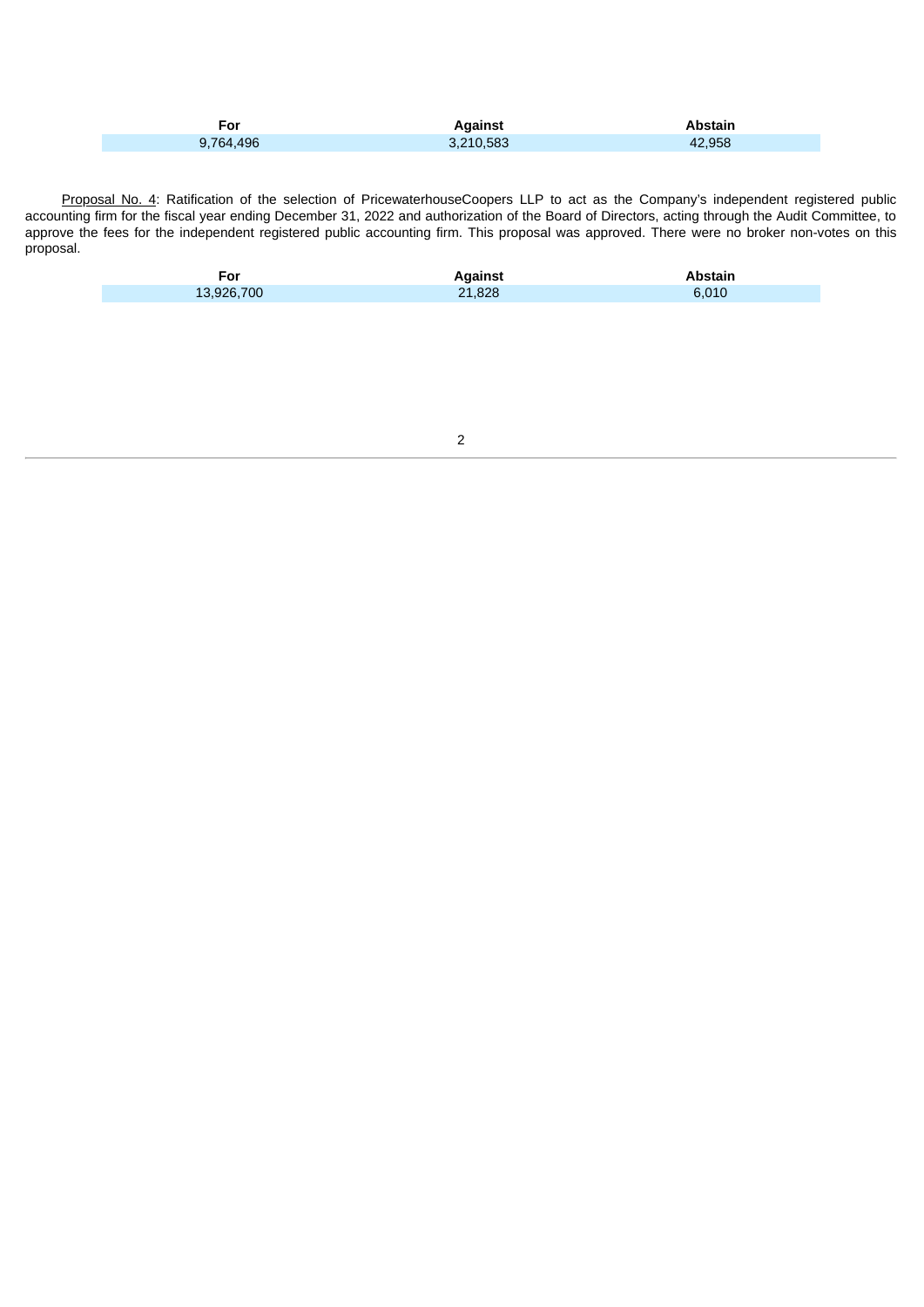## **Item 9.01. Financial Statements and Exhibits**

**Exhibits** 

| <b>Exhibit</b><br><u>No.</u> | Description                                                                                             |
|------------------------------|---------------------------------------------------------------------------------------------------------|
| 10.1                         | Enstar Group Limited Amended and Restated 2016 Equity Incentive Plan, as amended.                       |
| 101                          | Pursuant to Rule 406 of Regulation S-T, the cover page information in formatted in Inline XBRL          |
| 104                          | Cover page Interactive Data File (embedded within the Inline XBRL document and included in Exhibit 101) |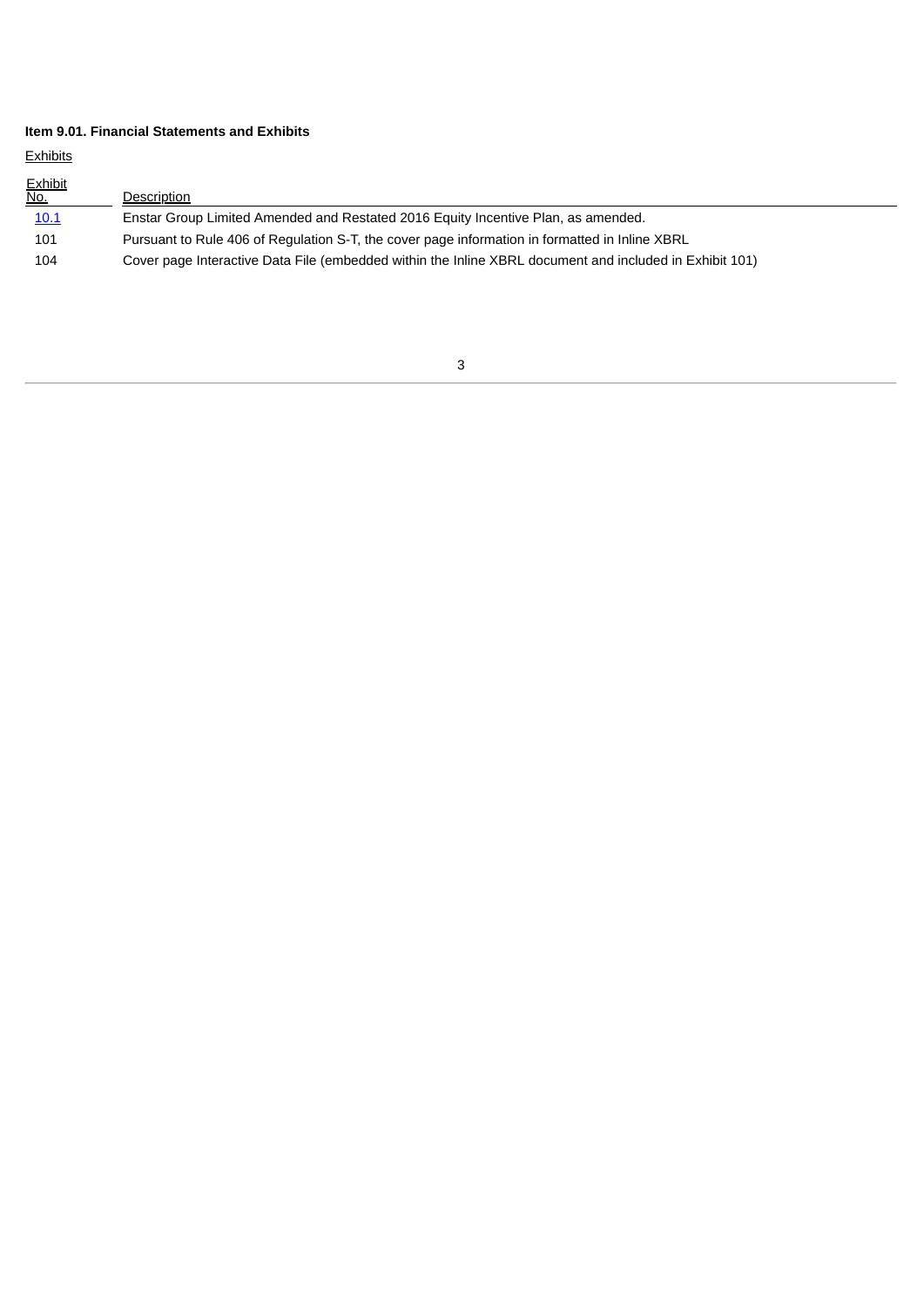## **SIGNATURES**

Pursuant to the requirements of the Securities Exchange Act of 1934, the registrant has duly caused this report to be signed on its behalf by the undersigned hereunto duly authorized.

ENSTAR GROUP LIMITED

June 1, 2022 **By:** /s/ Audrey B. Taranto

Audrey B. Taranto General Counsel and Corporate Secretary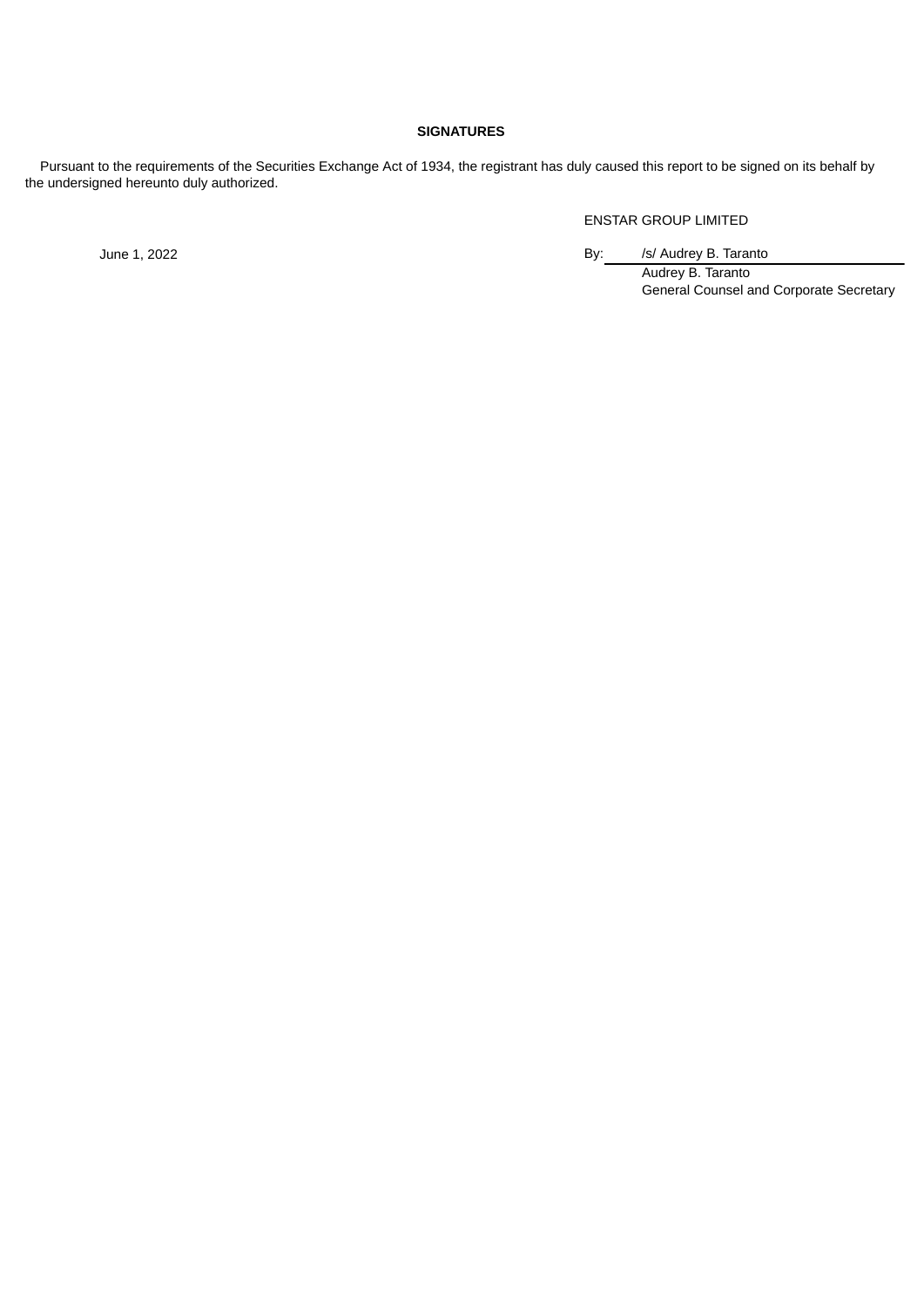<span id="page-5-0"></span>**ENSTAR GROUP LIMITED**

**AMENDED AND RESTATED**

**2016 EQUITY INCENTIVE PLAN**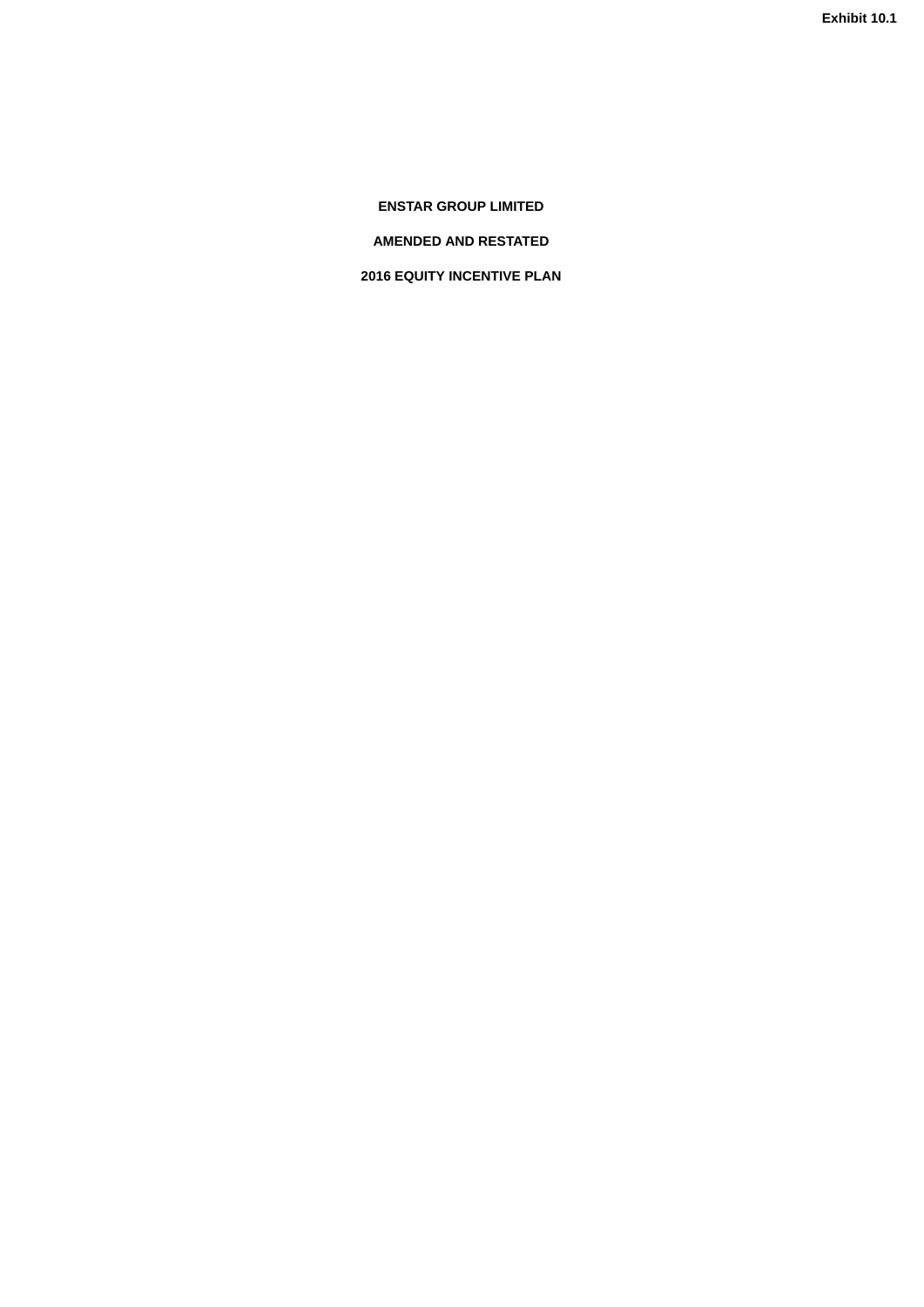## **ENSTAR GROUP LIMITED AMENDED AND RESTATED 2016 EQUITY INCENTIVE PLAN**

#### **SECTION 1 - PURPOSE**

The Plan is intended to provide a means whereby the Company may, through the grant of Awards to Employees, Consultants and Non-Employee Directors, attract and retain such individuals and motivate them to exercise their best efforts on behalf of the Company and of any Related Corporation. The Plan is amended and restated in its entirety effective as of the Restatement Effective Date to reflect (1) the inclusion of a Joint Stock Ownership Plan as a sub-plan reflected on Schedule A and (2) an increase of 650,000 Common Shares that may be used for Awards under the Plan.

## **SECTION 2 - DEFINITIONS**

The following terms, when used herein, shall have the following meanings unless otherwise required by the context:

(a) "**Approved Retirement**" shall mean termination of a Grantee's employment (i) on or after having met the conditions for normal or early retirement established under any defined benefit pension plan maintained by the Company or a Related Corporation and in which the Grantee participates or (ii) on or after attaining such age not less than 65 and completing such period of service, as the Committee shall determine from time to time. Notwithstanding the foregoing, the term "Approved Retirement" shall not apply to any Grantee whose employment with the Company or a Related Corporation has been terminated for Cause, whether or not such individual is deemed to be retirement eligible or is receiving retirement benefits under any defined benefit pension plan maintained by the Company or a Related Corporation and in which the Grantee participates or would otherwise satisfy the criteria set forth by the Committee as noted in the preceding sentence.

(b) "**Award**" shall mean an ISO, Jointly-Owned Shares, NQSO, Performance Stock, PSU, SAR, Restricted Stock, RSU, Bonus Share, or Dividend Equivalents, awarded under the Plan by the Company to an Employee, a Consultant or a Non-Employee Director.

(c) "**Award Agreement***"* shall mean a written document evidencing the grant of an Award, as described in Section 11.

- (d) "**Board**" shall mean the Board of Directors of the Company.
- (e) "**Bonus Shares**" shall mean a grant of unrestricted Common Shares pursuant to Section 10(a).

(f) "**Cause**" shall mean (a) fraud or dishonesty that results in a material injury to the Company or any Related Corporation, (b) conviction or plea of *nolo contendre* of any felony or (c) any act or omission detrimental to the conduct of the business of the Company or any Related Corporation in any way.

(g) "**Code**" shall mean the United States Internal Revenue Code of 1986, as amended, including, for these purposes, any regulations promulgated by the Internal Revenue Service with respect to the provisions of the Code, and any successor thereto.

(h) "**Committee**" shall mean the Compensation Committee of the Board or such other committee of the Board as the Board shall designate from time to time, which committee shall consist solely of not fewer than two directors of the Company, each of whom shall be appointed by and serve at the pleasure of the Board, and each of whom are intended to be a "Non-Employee Director" within the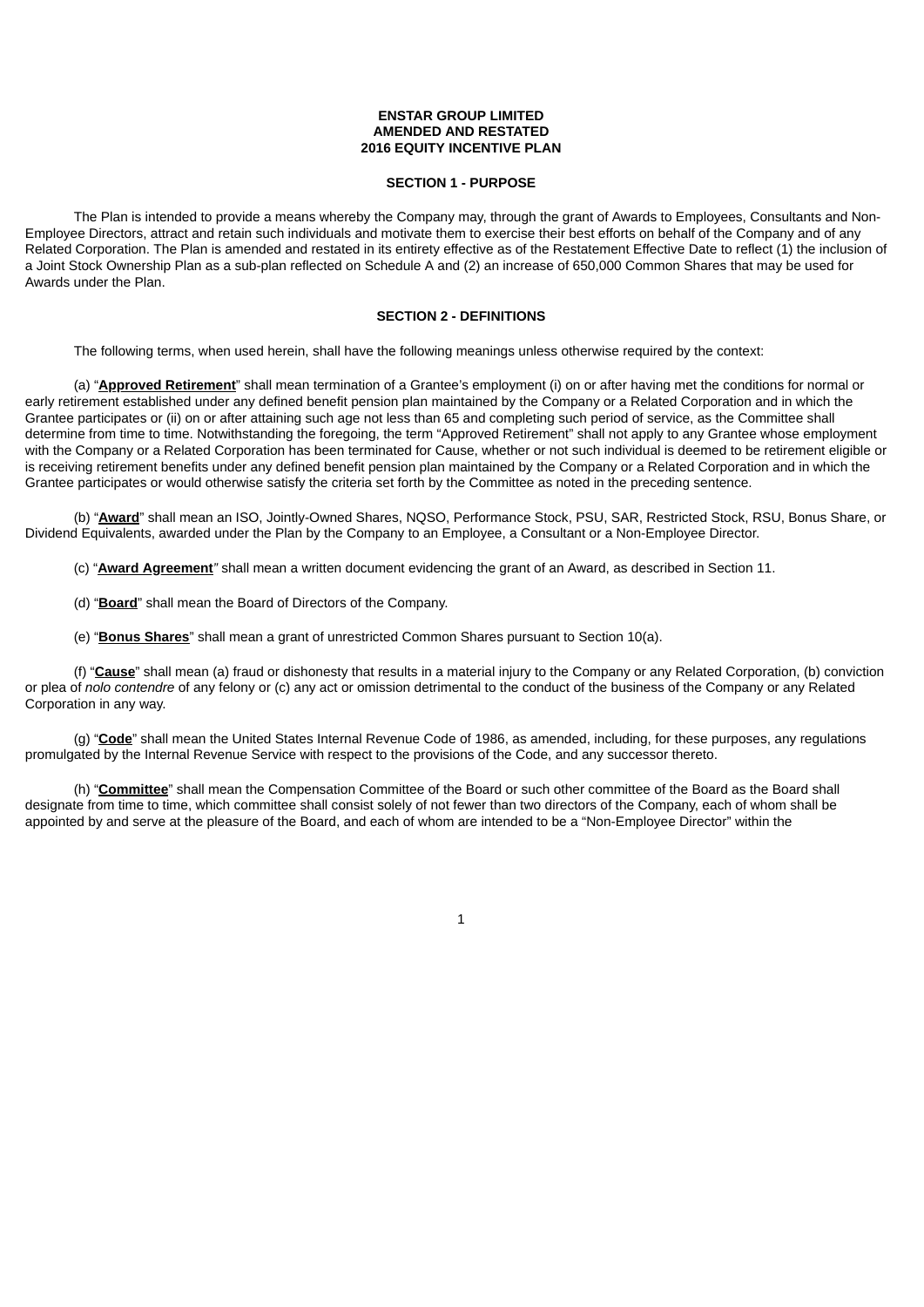meaning of Rule 16b-3 of the Exchange Act, an "outside director" within the meaning of Section 162(m) of the Code and an "independent director" within the meaning of Nasdaq Marketplace Rule 4200(a)(15), or any successors thereto.

(i) "**Common Shares**" shall mean the ordinary shares of the Company.

(j) "**Company**" shall mean Enstar Group Limited, a Bermuda corporation.

(k) "**Consultant**" shall mean an individual who is not an Employee or a Non-Employee Director and who has entered into a consulting arrangement with the Company or a Related Corporation to provide *bona fide* services that (i) are not in connection with the offer or sale of securities in a capital-raising transaction, and (ii) do not directly or indirectly promote or maintain a market for the Company's securities.

(l) "**Covered Employee**" shall mean any Employee who is a "covered employee" within the meaning of Code section 162(m).

(m) "**Dividend Equivalents**" shall mean the right to receive an amount equal to the regular cash dividends paid by the Company upon one Common Share which is awarded to a Grantee in accordance with Section 9(e) or Section 10(b) of the Plan.

(n) "**Employee**" shall mean an officer or other employee of the Company or a Related Corporation.

(o) "**Exchange Act**" shall mean the United States Securities Exchange Act of 1934, as amended.

(p) "**Fair Market Value**" shall mean the following, arrived at by a good faith determination of the Committee:

(1) the closing price of the Common Shares on a registered securities exchange or an over-the-counter market on the applicable

date; or

(2) such other method of determining fair market value that complies with Code §§422 and 409A and that is adopted by the Committee.

(q) "**Grantee**" shall mean an Employee, a Consultant or a Non-Employee Director who has been granted an Award under the Plan.

(r) "**ISO**" shall mean an Option which, at the time such Option is granted, qualifies as an incentive stock option within the meaning of Code §422 and is designated as an ISO in the applicable Award Agreement.

(s) "**Jointly-Owned Shares**" shall mean an award of Common Shares granted pursuant to Section 5(b) in accordance with the JSOP.

(t) "**Joint Stock Ownership Plan**" or "**JSOP**" shall mean a subplan designed to provide tax-efficient long-term equity incentive awards to our employees, non-employee directors and consultants who are U.K. tax residents.

(u) "**Non-Employee Director**" shall mean a director of the Company who is not an Employee.

 $\mathfrak{p}$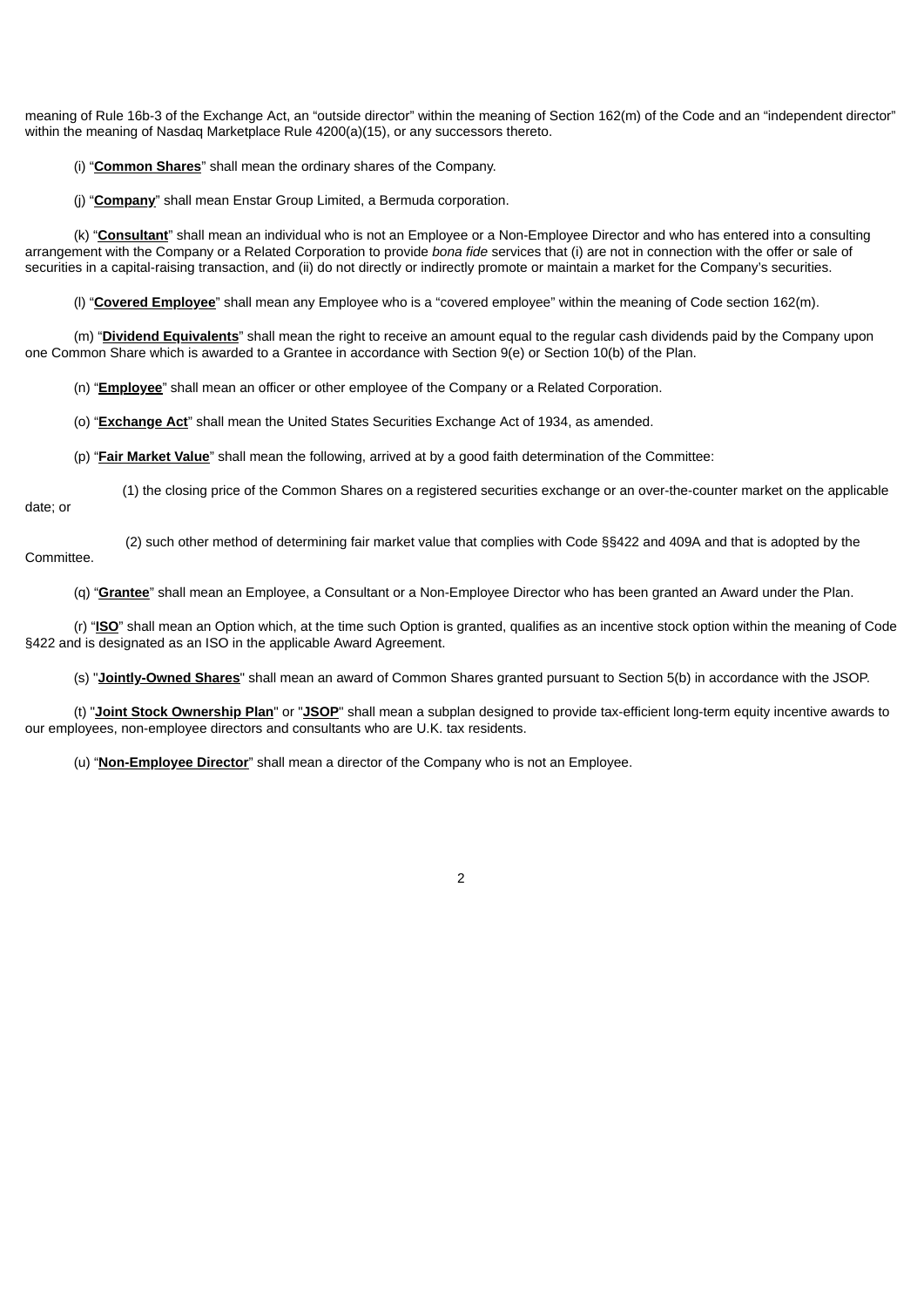(v) "**NQSO**" shall mean an Option which, at the time such Option is granted, does not qualify as an ISO (whether or not it is designated as an ISO in the applicable Award Agreement) or is not designated an ISO in the applicable Award Agreement.

(w) "**Options**" shall mean ISOs and NQSOs which entitle the Grantee on exercise thereof to purchase Common Shares at a specified exercise price for a specified period of time.

(x) "**Performance Goals**" shall mean the goal or goals applicable to a Grantee's Award that are deemed by the Committee to be important to the success of the Company or any of its Related Corporations. The Committee shall establish the specific measures for each applicable goal for a Performance Period in accordance with the requirements of Section 3(d) hereof. Performance Goals need not be uniform with respect to each Grantee. In creating these measures, the Committee shall use one or more of the following business criteria: revenues, profit, consolidated net after-tax profit, income from operations, return on assets, return on net assets, return on equity, return on capital, market price appreciation of Common Shares, economic value added, total shareholder return, net income, pre-tax income, earnings per share, operating profit margin, net income margin, cash flow, market share, revenue growth, net revenue growth, net income growth, expense control and hiring of personnel. The business criteria may apply to the individual, a division, or to the Company and/or one or more Related Corporations and may be weighted and expressed in absolute terms or relative to the performance of other individuals or companies or an index.

(y) "**Performance Period**" shall mean a period of at least one (1) year and not more than five (5) years, selected by the Committee during which the performance of the Company or any Related Corporation or unit thereof or any individual is measured for the purpose of determining the extent to which an Award subject to Performance Goals has been earned.

(z) "**Performance Stock**" shall mean a type of Restricted Stock, where the lapse of restrictions is based on the actual achievement of Performance Goals.

(aa) "**Plan**" shall mean the Enstar Limited 2016 Equity Incentive Plan as set forth herein and as amended from time to time.

(bb) "**PSU**" shall mean a performance stock unit which is a type of RSU, the vesting of which is based on the actual achievement of Performance Goals.

(cc) "**Related Corporation**" shall mean each "subsidiary corporation" of the Company, as defined in Code §424(f).

(dd) "**Restatement Effective Date**" shall mean the date on which the Shareholders approve the amendment and restatement of the Plan, which occurred on November 25, 2019.

(ee) "**Restricted Period**" shall mean the period of time during which RSUs or shares of Restricted Stock are subject to forfeiture or restrictions on transfer (if applicable) pursuant to Sections 8 and 9 of the Plan.

(ff) "**Restricted Stock**" shall mean Common Shares subject to restrictions determined by the Committee pursuant to Section 8.

(gg) "**RSU**" shall mean a restricted stock unit granted pursuant to Section 9.

(hh) "**SAR**" shall mean an Award entitling the recipient on exercise to receive an amount, in cash or Common Shares or in a combination thereof (such form to be determined by the Committee at or after grant, including after exercise of the SAR), determined by reference to appreciation in the value of Common Shares.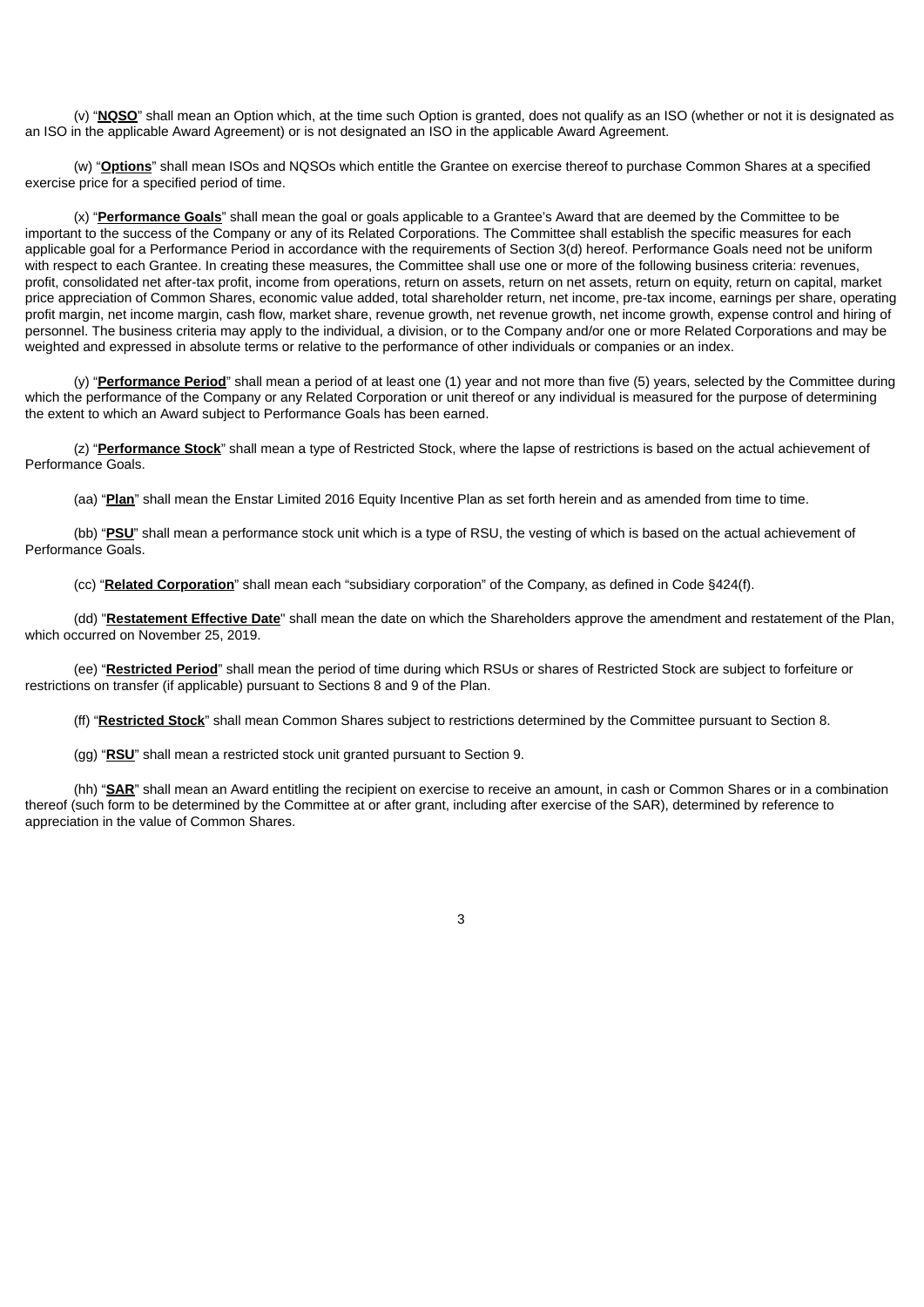(ii) "**Termination of Service**" shall mean (i) with respect to an Award granted to an Employee, the termination of the employment relationship between the Employee and the Company and all Related Corporations; (ii) with respect to an Award granted to a Consultant, the termination of the consulting or advisory arrangement between the Consultant and the Company and all Related Corporations; and (iii) with respect to an Award granted to a Non-Employee Director, the cessation of the provision of services as a director of the Company and all Related Corporations; provided, however, that if the Grantee's status changes from Employee, Consultant or Non-Employee Director to any other status eligible to receive an Award under the Plan, the Committee may provide that no Termination of Service occurs for purposes of the Plan until the Grantee's new status with the Company and all Related Corporations terminates. For purposes of this paragraph, if a Grantee is an Employee, Consultant or Non-Employee Director of a Related Corporation and not the Company, the Grantee shall incur a Termination of Service when such corporation ceases to be a Related Corporation, unless the Committee determines otherwise. A Termination of Service shall not be deemed to have resulted by reason of a bona fide leave of absence approved by the Committee.

## **SECTION 3 - ADMINISTRATION**

(a) **Power to Grant**. The Plan shall be administered by the Committee. Each member of the Committee, while serving as such, shall be deemed to be acting in his or her capacity as a director of the Company. Grantees shall be those Employees, Consultants and Non-Employee Directors designated by the affirmative action of the Committee to participate in the Plan. The Committee shall have full authority, subject to the terms of the Plan, to select the Employees, Consultants and Non-Employee Directors to be granted Awards under the Plan and the terms and conditions of any and all Awards including, but not limited to, (i) the number of Common Shares to be covered by each Award; (ii) the time or times at which Awards shall be granted; (iii) the terms and provisions of the instruments by which Options may be evidenced, including the designation of Options as ISOs or NQSOs; (iv) the determination of the period of time during which restrictions on Restricted Stock or RSUs shall remain in effect: (y) the establishment and administration of any Performance Goals and Performance Periods applicable to Awards granted under the Plan; and (vi) the development and implementation of specific stock-based programs for the Company and any Related Corporation that are consistent with the intent and specific terms of the framework created by this Plan. Appropriate officers of the Company or any Related Corporation may suggest to the Committee the Employees, Consultants and Non-Employee Directors who should receive Awards, which the Committee may accept or reject in its sole discretion. The Committee shall determine the terms and conditions of each Award at the time of grant. The Committee may establish different terms and conditions for different Grantees and for the same Grantee for each Award such Grantee may receive, whether or not granted at different times.

(b) **Rules, Interpretations and Determinations**. The Committee may correct any defect, supply any omission, and reconcile any inconsistency in the Plan and in any Award granted hereunder, in the manner and to the extent it deems desirable. The Committee also shall have the authority (1) to establish such rules and regulations, not inconsistent with the provisions of the Plan, for the proper administration of the Plan, and to amend, modify, or rescind any such rules and regulations, (2) to adopt modifications, amendments, procedures, sub-plans and the like, which may be inconsistent with the provisions of the Plan, as are necessary to comply with the laws and regulations of other countries in which the Company operates in order to assure the viability of Awards granted under the Plan to individuals in such other countries, and (3) to make such determinations and interpretations under, or in connection with, the Plan, as it deems necessary or advisable. All such rules, regulations, determinations, and interpretations shall be binding and conclusive upon the Company, its shareholders, and all Grantees, upon their respective legal representatives, beneficiaries, successors, and assigns, and upon all other persons claiming under or through any of them. The Committee's determinations under the Plan (including the determination of the Employees, Consultants and Non-Employee Directors to receive Awards, the form, amount and timing of such Awards, the terms and provisions of such Awards and the agreements hereunder) may vary, and need not be uniform, whether or not any such Employees,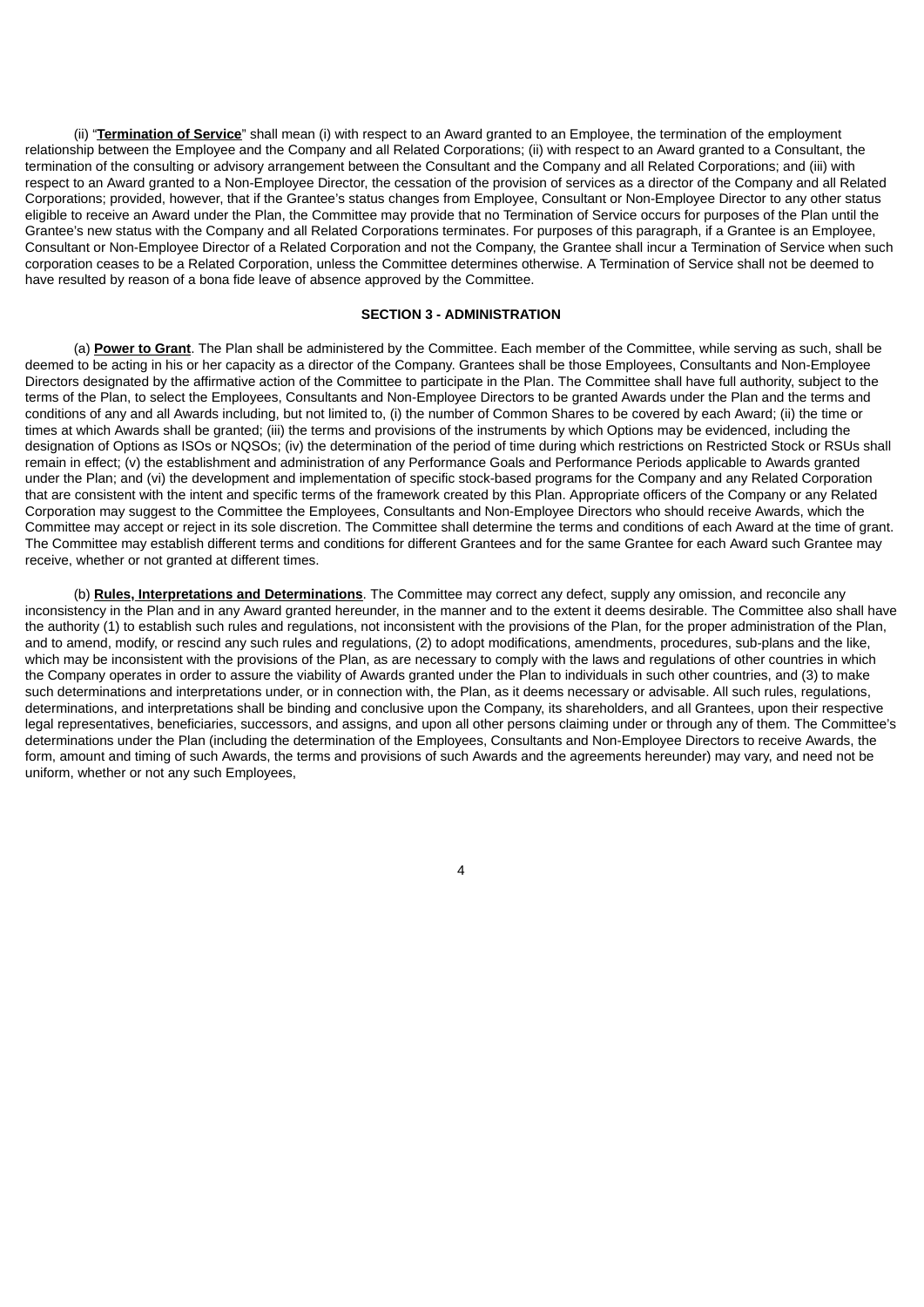Consultants and Non-Employee Directors could be deemed to be similarly situated. Except as otherwise required by the by-laws of the Company or by applicable law, no member of the Board or the Committee shall be liable for any action or determination made in good faith with respect to the Plan or any Award granted under it.

(c) **409A Compliance**. The Plan is intended to be administered in a manner consistent with the requirements, where applicable, of Section 409A of the Code. Where reasonably possible and practicable, the Plan shall be administered in a manner to avoid the imposition on Employees, Consultants and Non-Employee Directors of immediate tax recognition and additional taxes pursuant to such Section 409A. To that end, and without limiting the generality of the foregoing, unless otherwise expressly provided herein or in any Award Agreement, any amount payable or shares distributable hereunder in connection with the vesting of any Award (including upon the satisfaction of any applicable performance criteria) shall be paid not later than two and one-half months (or such other time as is required to cause such amounts not to be treated as deferred compensation under Section 409A of the Code) following the end of the taxable year of the Company or the Employee, Consultant and Non-Employee Director in which the Employee's, Consultant's or Non-Employee Director's (as applicable) rights with respect to the corresponding Award (or portion thereof) ceased to be subject to a substantial risk of forfeiture. Notwithstanding the foregoing, neither the Company nor the Committee shall have any liability to any person in the event such Section 409A applies to any such Award in a manner that results in adverse tax consequences for the Employee, Consultant or Non-Employee Director or any of his beneficiaries or transferees.

(d) **Performance Based Compensation Interpretations; Limitations on Discretion**. Notwithstanding anything contained in the Plan to the contrary, to the extent the Committee has required upon grant that any Performance Stock or PSU must qualify as "other performance based compensation" within the meaning of Section 162(m)(4)(c) of the Code, the Committee shall (i) specify and approve the specific terms of any Performance Goals with respect to such Awards in writing no later than ninety (90) days from the commencement of the Performance Period to which the Performance Goal or Goals relate, and (ii) not be entitled to exercise any subsequent discretion otherwise authorized under the Plan (such as the right to authorize payout at a level above that dictated by the achievement of the relevant Performance Goals) with respect to such Award if the ability to exercise discretion (as opposed to the exercise of such discretion) would cause such Award to fail to qualify as other performance based compensation.

## **SECTION 4 - STOCK**

Subject to any adjustment required by Section 12, the maximum aggregate number of Common Shares that may be delivered under the Plan is equal to the (1) number of Common Shares previously reserved and not subject to an outstanding award under the Plan immediately prior to the Restatement Effective Date, (2) any Common Shares that are subject to an award under the Plan as of the Restatement Effective Date that expires or is cancelled, terminated, forfeited or settled in cash and would have become available for future award under the Plan and (3) 650,000 additional Common Shares (which total of (1), (2) and (3) is also the maximum aggregate number of shares that may be issued under the Plan through Options, SARs, Restricted Stock, RSUs, Performance Stock, PSUs, Bonus Shares Dividend Equivalents and Grants under the Joint Stock Ownership Plan), subject to the following limits:

(a) The aggregate number of Common Shares subject to Options granted to a Grantee during any calendar year under the Plan shall not exceed One Hundred Twenty Thousand (120,000) shares;

(b) The aggregate number of Common Shares subject to stock-settled SARs granted to a Grantee during any calendar year under the Plan shall not exceed One Hundred Twenty Thousand (120,000) shares; and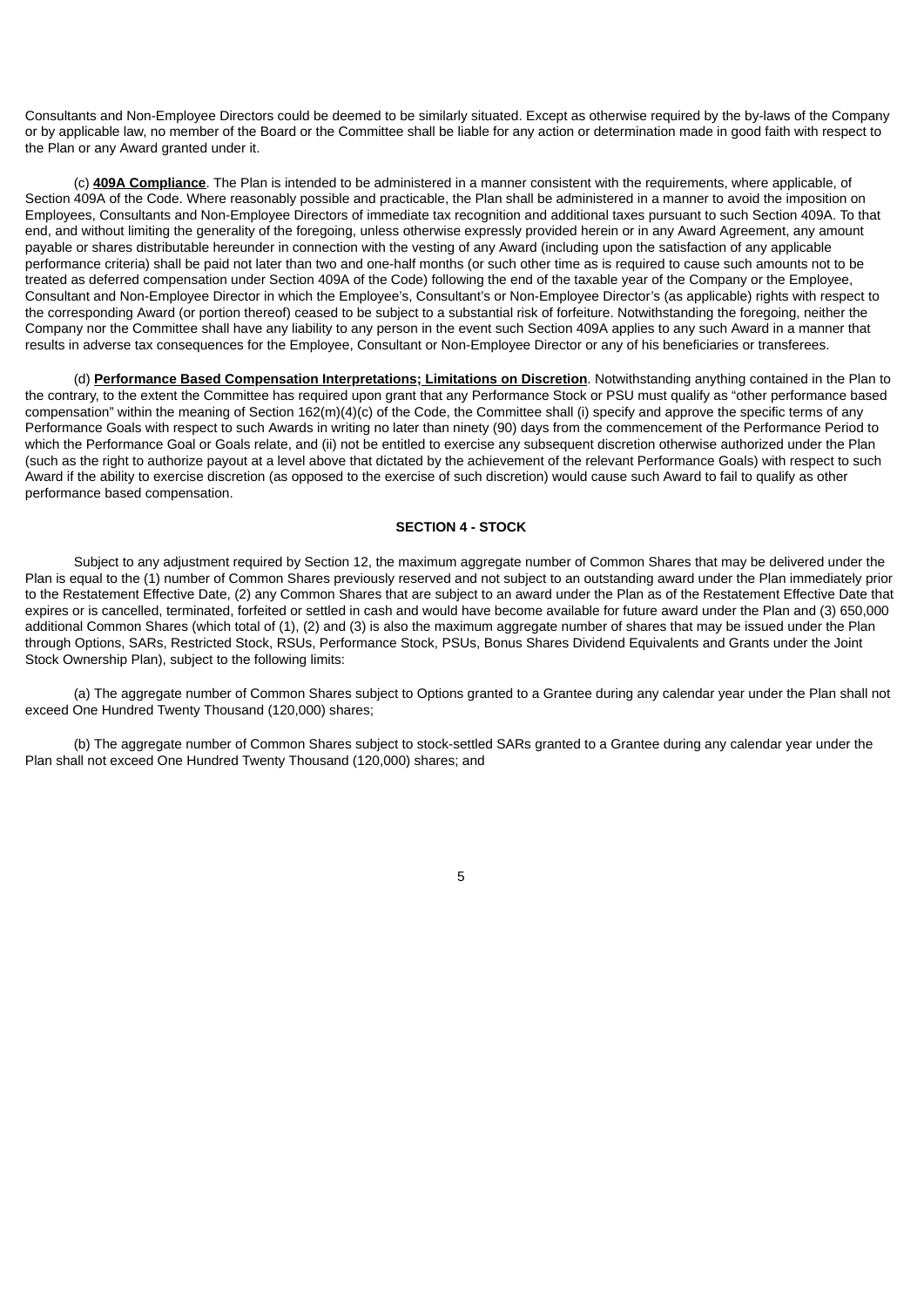(c) The aggregate number of Common Shares subject to Performance Stock and PSUs granted to a Grantee during any calendar year under the Plan shall not exceed One Hundred Twenty Thousand (120,000) shares.

(d) The aggregate number of Common Shares subject to Bonus Shares granted to a Grantee under the Plan shall not exceed One Hundred Twenty Thousand (120,000) shares.

(e) The aggregate number of cash-settled SARs granted to a Grantee during any calendar year under the Plan shall not exceed Three Hundred Thousand (300,000) SARs.

These limits shall be subject to adjustment, as described in Section 12. Shares delivered under the Plan may be authorized but unissued shares or reacquired shares, and the Company may purchase shares required for this purpose, from time to time, if it deems such purchase to be advisable.

Except as provided herein, if any Award expires, terminates for any reason, is cancelled, is forfeited or is settled in cash rather than Common Shares, the number of Common Shares with respect to which such Award expired, terminated, was cancelled, was forfeited or was settled in cash, shall not count toward the maximum number of Common Shares that may be issued under the Plan as set forth in this Section 4 and shall continue to be available for future Awards granted under the Plan. However, if an Option or SAR is cancelled, or a PSU is settled for cash, (i) the Common Shares covered by the cancelled Option or SAR shall be counted against the maximum number of shares specified above for Options and SARs that may be granted to a single Grantee, and (ii) the cash-settled PSU shall be counted against the maximum number of shares specified above for PSUs and Performance Stock, in each case, that may be granted to a single Grantee. In addition, the following Common Shares shall not again become available for issuance under the Plan: (i) any and all awarded Common Shares that are withheld by the Company to satisfy any tax withholding obligation, or any previously-acquired Common Shares tendered in payment of taxes relating to any Award; (ii) Common Shares that would have been issued upon exercise of an Option but for the fact that the exercise was pursuant to a "netexercise" arrangement, (iii) Common Shares covered by a SAR that are not issued in connection with the stock settlement of the SAR upon its exercise; and (iv) Common Shares that are repurchased by the Company using Option exercise proceeds.

#### **SECTION 5 - GRANTING OF AWARDS**

(a) The Committee may, on behalf of the Company, grant to Employees, Consultants and Non-Employee Directors such Awards as it, in its sole discretion, determines are warranted. More than one Award may be granted to an Employee, Consultant or Non-Employee Director under the Plan.

(b) An Award may be made in Common Shares where the Common Shares are jointly owned by the Grantee and the Enstar Employee Benefit Trust. The Grantee's interest in the Jointly-Owned Shares shall be as determined by the Committee and shall be subject to such terms and conditions as may be established by the Committee. The Grantee 's interest in the Jointly-Owned Shares shall be settled by the delivery of Common Shares (or, at the trustee's election, cash) having a Fair Market Value equal to the value of such interest at the time of vesting. Any portion of the Jointly-Owned Shares that are not delivered to the Grantee shall continue to be available for future Grants under the JSOP but shall not otherwise be available for other forms of Awards under the Plan.

## **SECTION 6 - TERMS AND CONDITIONS OF OPTIONS**

Subject to the provisions of Section 4, Options may be granted to Grantees at such time or times as shall be determined by the Committee. Except as otherwise provided herein, the Committee shall have complete discretion in determining the number of Options, if any, to be granted to a Grantee, except that ISOs may only be granted to Employees who satisfy the requirements for eligibility set forth under Code §424. The date of grant of an Option under the Plan will be the date on which the Option is awarded by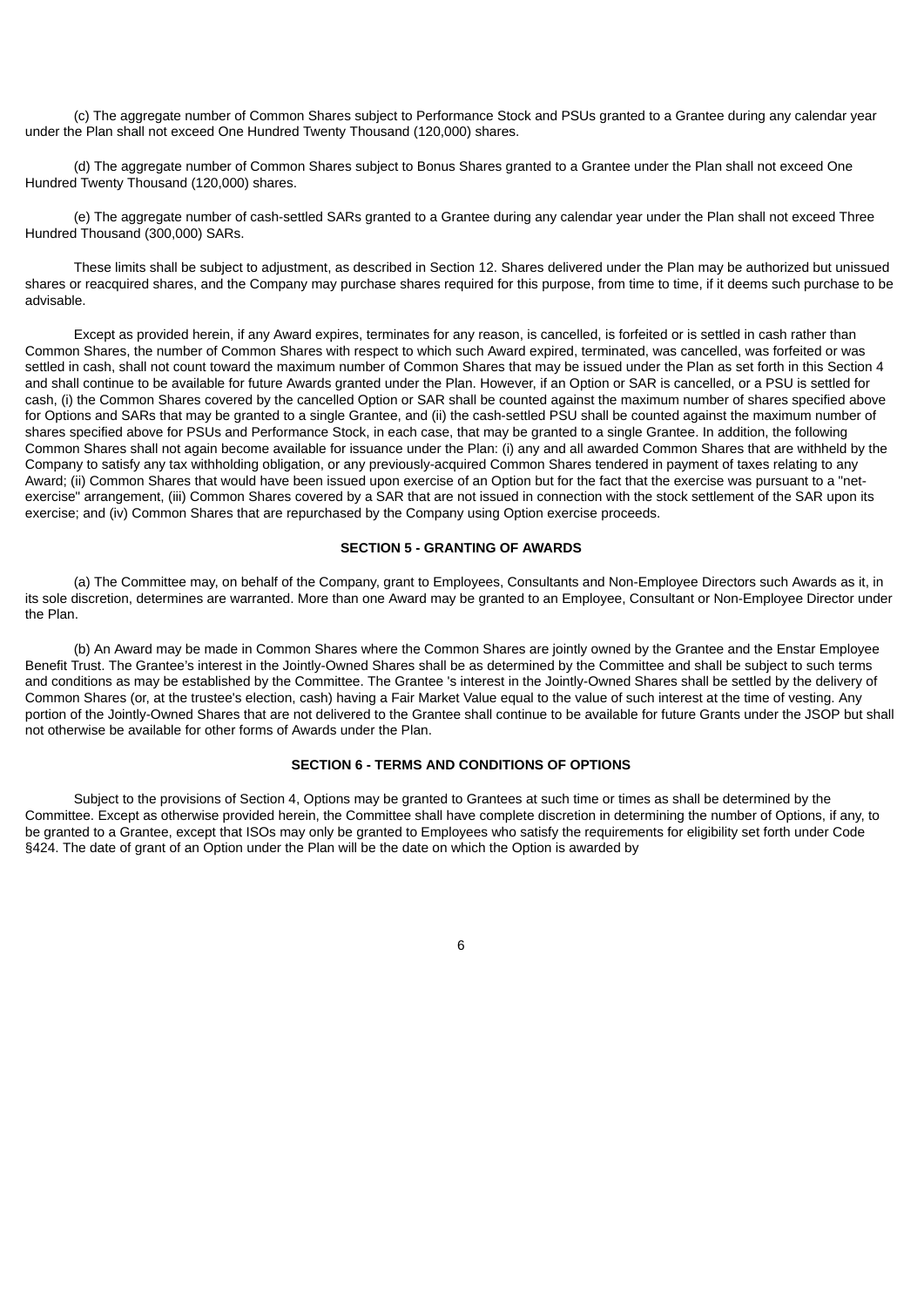the Committee or, if so determined by the Committee, the date on which occurs any event (including, but not limited to, the completion of an individual or corporate Performance Goal) the occurrence of which is an express condition precedent to the grant of the Option. Subject to Section 4, the Committee shall determine the number of Options, if any, to be granted to the Grantee. Each Option grant shall be evidenced by an Award Agreement that shall specify the type of Option granted and such other terms and conditions as the Committee shall determine which are not inconsistent with the provisions of the Plan. Options may be granted in tandem with SARs (as described in more detail in Section 7); provided, however, that grants of ISOs shall not be granted in tandem with any other Awards.

(a) **Number of Shares**. The Award Agreement shall state the number of Common Shares to which the Option pertains.

(b) **Exercise Price**. The Award Agreement shall state the exercise price (where relevant to the terms of the Award ) which shall be determined and fixed by the Committee in its discretion, but the exercise price shall not be less than the higher of 100 percent (110 percent in the case of an ISO granted to a more-than-ten-percent shareholder, as provided in subsection (i) below) of the Fair Market Value of the Common Shares subject to the Option on the date the Option is granted or the par value thereof. Except as a result of any Adjustment Event as defined in Section 12, without prior shareholder approval the Committee shall not have the power or authority to reduce, whether through amendment or otherwise, the exercise price of any outstanding Option or SAR nor to grant any new Options or SARS or other Awards, including cash, in substitution for or upon the cancellation of Options or SARs previously granted which shall have the effect of reducing the exercise price of any outstanding Option or SAR.

(c) **Term**. The term of each Option shall be determined by the Committee, in its discretion; provided, however, that the term of each Option shall be not more than ten years from the date of grant (with respect to an ISO, five years in the case of a more-than-ten-percent shareholder (as provided in subsection (g) below) from the date of grant of the ISO). Each Option shall be subject to earlier termination as provided in subsections (f) below.

(d) **Exercise**. Unless the Committee shall determine otherwise at the time of grant, one-third (1/3) of each Option granted pursuant to the Plan shall become exercisable on each of the first three (3) anniversaries of the date such Option is granted; provided that: (i) no Option shall become exercisable earlier than one (1) year after the date of grant (other than as may be permitted in Section 6(h)), and (ii) the Committee may establish performance-based criteria for exercisability of any Option.

Any exercisable Option may be exercised at any time up to the expiration or termination of the Option. Exercisable Options may be exercised, in whole or in part and from time to time, by giving notice of exercise to the Company at its principal office, specifying the number of shares to be purchased and accompanied by payment in full of the aggregate exercise price for such shares (except that, in the case of an exercise arrangement approved by the Committee and described in paragraph (4) below, payment may be made as soon as practicable after the exercise). Only full shares shall be issued, and any fractional share which might otherwise be issuable upon exercise of an Option shall be forfeited.

The Committee, in its sole discretion, shall determine from the alternatives set forth in paragraphs (1) through (5) the methods by which the exercise price may be paid. To the extent an Award Agreement does not include one or more alternative, the Committee hereby specifically reserves the right to exercise its discretion to allow the Grantee to pay the exercise price using such alternative:

(1) in cash or, if permitted by the Committee, its equivalent;

(2) in Common Shares previously acquired by the Grantee;

(3) in Common Shares newly acquired by the Grantee upon exercise of such Option (which shall constitute a disqualifying disposition in the case of an ISO);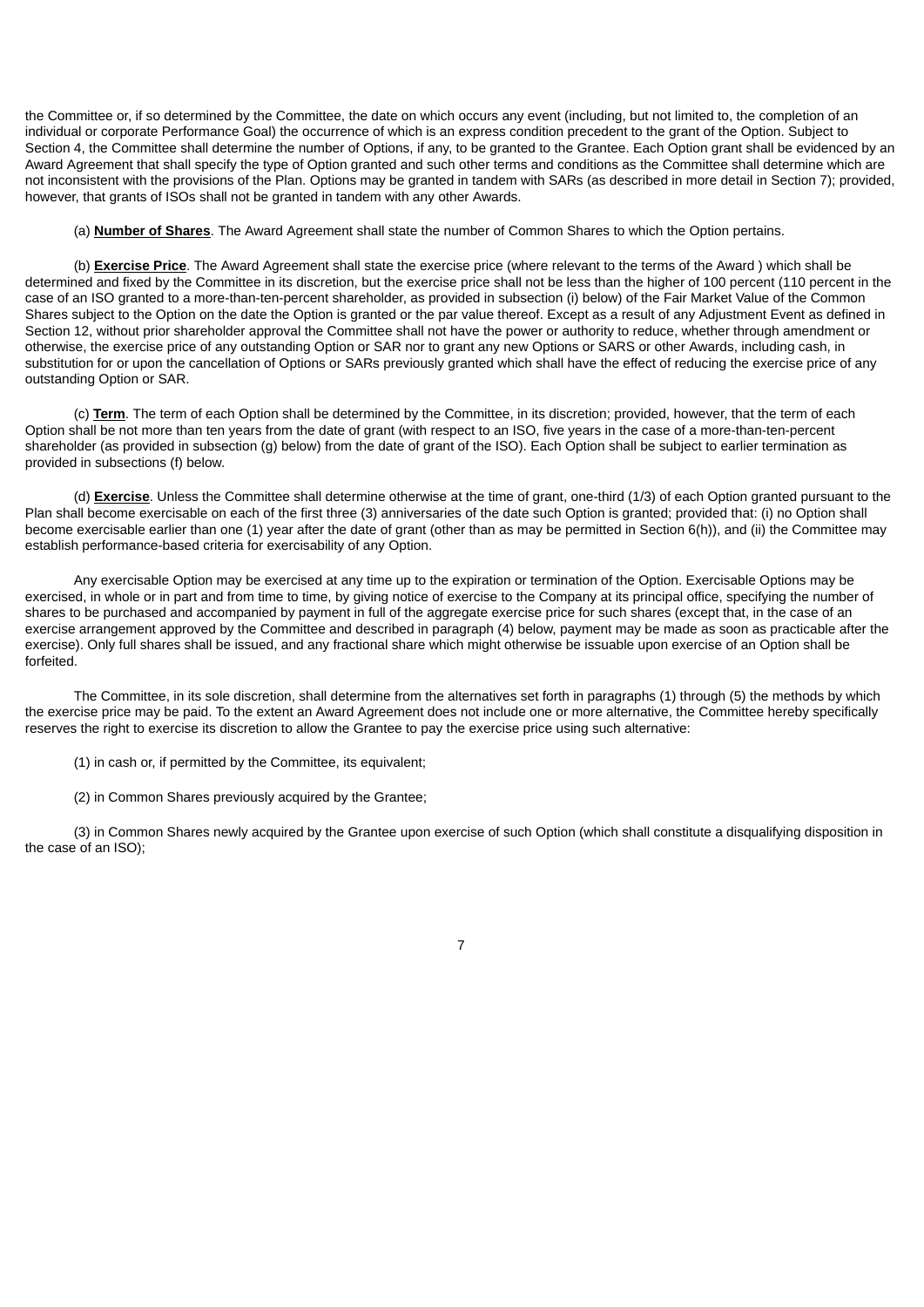(4) by delivering a properly executed notice of exercise of the Option to the Company and a broker, with irrevocable instructions to the broker promptly to deliver to the Company the amount necessary to pay the exercise price of the Option; or

(5) in any combination of paragraphs (1), (2), (3) and (4) above.

In the event the exercise price is paid, in whole or in part, with Common Shares, the portion of the exercise price so paid shall be equal to the aggregate Fair Market Value (determined as of the date of exercise of the Option) of the Common Shares used to pay the exercise price.

(e) **ISO Annual Limit**. The aggregate Fair Market Value (determined as of the date the ISO is granted) of the Common Shares with respect to which ISOs are exercisable for the first time by an Employee during any calendar year (counting ISOs under this Plan and under any other stock option plan of the Company or a Related Corporation) shall not exceed \$100,000. If an Option intended as an ISO is granted to an Employee and the Option may not be treated in whole or in part as an ISO pursuant to the \$100,000 limit, the Option shall be treated as an ISO to the extent it may be so treated under the limit and as an NQSO as to the remainder.

For purposes of determining whether an ISO would cause the limitation to be exceeded, ISOs shall be taken into account in the order granted.

(f) **Termination of Service**. Unless otherwise determined by the Committee at the time of grant and sets forth in the Award Agreement:

(1) **For Cause**. If a Grantee's Termination of Service occurs prior to the expiration date fixed for his or her Options for Cause, any Options granted to such Grantee that are then not yet exercised shall be forfeited at the time of such termination and shall not be exercisable thereafter and the Committee may require that such Grantee disgorge any profit, gain or other benefit received in respect of the exercise of any such Award for a period of up to twelve (12) months prior to the Grantee's Termination of Service for Cause.

(2) **Approved Retirement**. If a Grantee's Termination of Service occurs prior to the expiration date fixed for his or her Option by reason of Approved Retirement, such Option may be exercised by the Grantee at any time prior to the earlier of (i) the expiration date specified in the Award Agreement, or (ii) one year after the date of such Termination of Service. Such Option may be exercised to the extent of the number of shares with respect to which the Grantee could have exercised it on the date of such Termination of Service, or to any greater extent permitted by the Committee, and shall terminate with respect to the remaining shares.

(3) **Termination of Service for a Reason Other Than For Cause, Approved Retirement, Death or Disability**. If a Grantee's Termination of Service occurs prior to the expiration date fixed for his or her Option for any reason other than for Cause, Approved Retirement, death or disability, such Option may be exercised by the Grantee at any time prior to the earlier of (i) the expiration date specified in the Award Agreement, or (ii) three months after the date of such Termination of Service. Such Option may be exercised to the extent of the number of shares with respect to which the Grantee could have exercised it on the date of such Termination of Service, or to any greater extent permitted by the Committee, and shall terminate with respect to the remaining shares.

(4) **Disability**. If a Grantee becomes disabled (within the meaning of Code §22(e)(3)) prior to the expiration date fixed for his or her Option, and the Grantee's Termination of Service occurs as a consequence of such disability, such Option may be exercised by the Grantee at any time prior to the earlier of (i) the expiration date specified in the Award Agreement, or (ii) one year after the date of such Termination of Service. Such Option may be exercised to the extent of the number of shares with respect to which the Grantee could have exercised it on the date of such Termination of Service, or to any greater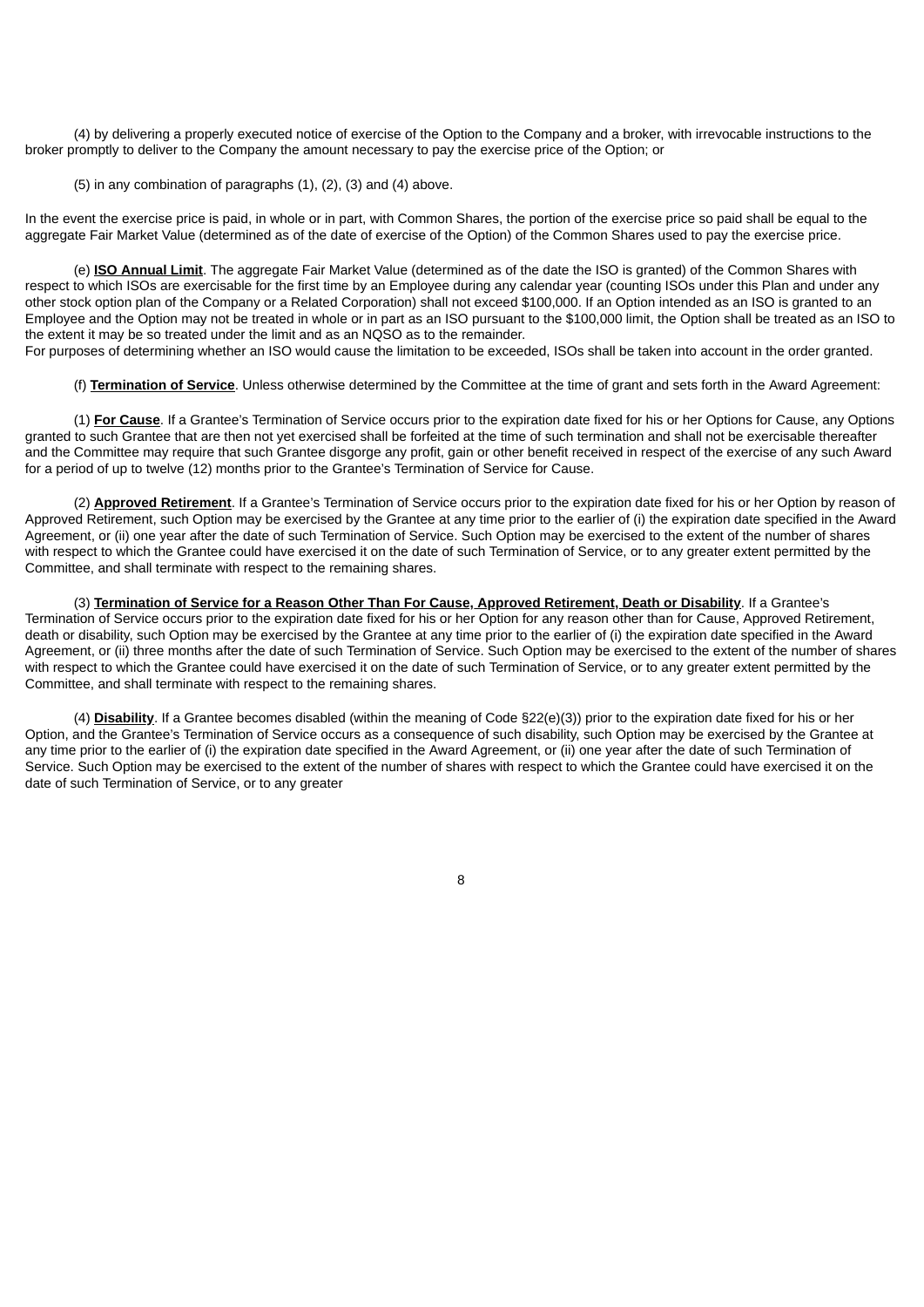extent permitted by the Committee, and shall terminate with respect to the remaining shares. In the event of the Grantee's legal disability, such Option may be exercised by the Grantee's legal representative.

(5) **Death**. Unless otherwise determined by the Committee at the time of grant and set forth in the Award Agreement, if a Grantee's Termination of Service occurs as a result of death, prior to the expiration date fixed for his or her Option, or if the Grantee dies following his or her Termination of Service but prior to the expiration of the period determined under subsections (2), (3) or (4) above (including any extension of such period provided in the Award Agreement), such Option may be exercised by the Grantee's estate, personal representative, or beneficiary who acquired the right to exercise such Option by bequest or inheritance or by reason of the death of the Grantee. Such post-death exercise may occur at any time prior to the earlier of (i) the expiration date specified in the Award Agreement, or (ii) one year after the date of the Grantee's death. Such Option may be exercised to the extent of the number of shares with respect to which the Grantee could have exercised it on the date of his or her death, or to any greater extent permitted by the Committee, and shall terminate with respect to the remaining shares.

(g) **More-Than-Ten-Percent Shareholder**. If, after applying the attribution rules of Code §424(d), the Grantee owns stock possessing more than ten percent of the total combined voting power of all classes of stock of the Company or of a Related Corporation immediately before an ISO is granted to him or her, the exercise price for the ISO shall be not less than 110 percent of the Fair Market Value of the optioned Common Shares on the date the ISO is granted, and such ISO, by its terms, shall not be exercisable after the expiration of five years from the date the ISO is granted. The conditions set forth in this subsection shall not apply to NQSOs.

(h) **Exception to Minimum One (1) Year Vesting**. A combined number of Options and SARs up to a maximum of five percent (5%) of the Common Shares available for Awards under the Plan may be granted without regard to the minimum one (1) year minimum exercisability provision in Sections 6(d)(i) and 7(b)(i).

#### **SECTION 7 - SARS**

(a) **Nature of SARs**. An SAR entitles the Grantee to receive, with respect to each Common Share as to which the SAR is exercised, the excess of the share's Fair Market Value on the date of exercise over its Fair Market Value on the date the SAR was granted. Such excess shall be paid in cash, Common Shares, or a combination thereof, as determined by the Committee. SARs may be granted to any Employee, Consultant or Non-Employee Director, all Employees, Consultants or Non-Employee Directors or any class of Employees, Consultants or Non-Employee Directors at such time or times as shall be determined by the Committee. SARs may be granted in tandem with an Option or on a freestanding basis, not related to any other Award. A grant of a SAR shall be evidenced in writing, whether as part of the agreement governing the terms of the Option, if any, to which such SARs relate or pursuant to a separate Award Agreement with respect to freestanding SARs, in each case containing such provisions not inconsistent with the Plan as the Committee shall approve.

(b) **Exercise of SARs**. Unless the Committee shall determine otherwise at the time of grant, one-third (1/3) of each SAR granted pursuant to the Plan shall become exercisable on each of the first three (3) anniversaries of the date such SAR is granted; provided that: (i) no SAR shall become exercisable earlier than one (1) year after the date of grant (other than as may be permitted by Section 7(d)), and (ii) the Committee may establish performance-based criteria for exercisability of any SAR. Any exercise of an SAR must be in writing, signed by the proper person, and delivered or mailed to the Company, accompanied by any other documents required by the Committee.

(c) **Other Terms**. Unless the Committee shall otherwise determine, the terms and conditions (including, without limitation, the exercise period of the SAR, the vesting schedule applicable thereto and the impact of any termination of service on the Grantee's rights with respect to the SAR) applicable with respect to (i) SARs granted in tandem with an Option shall be substantially identical (to the extent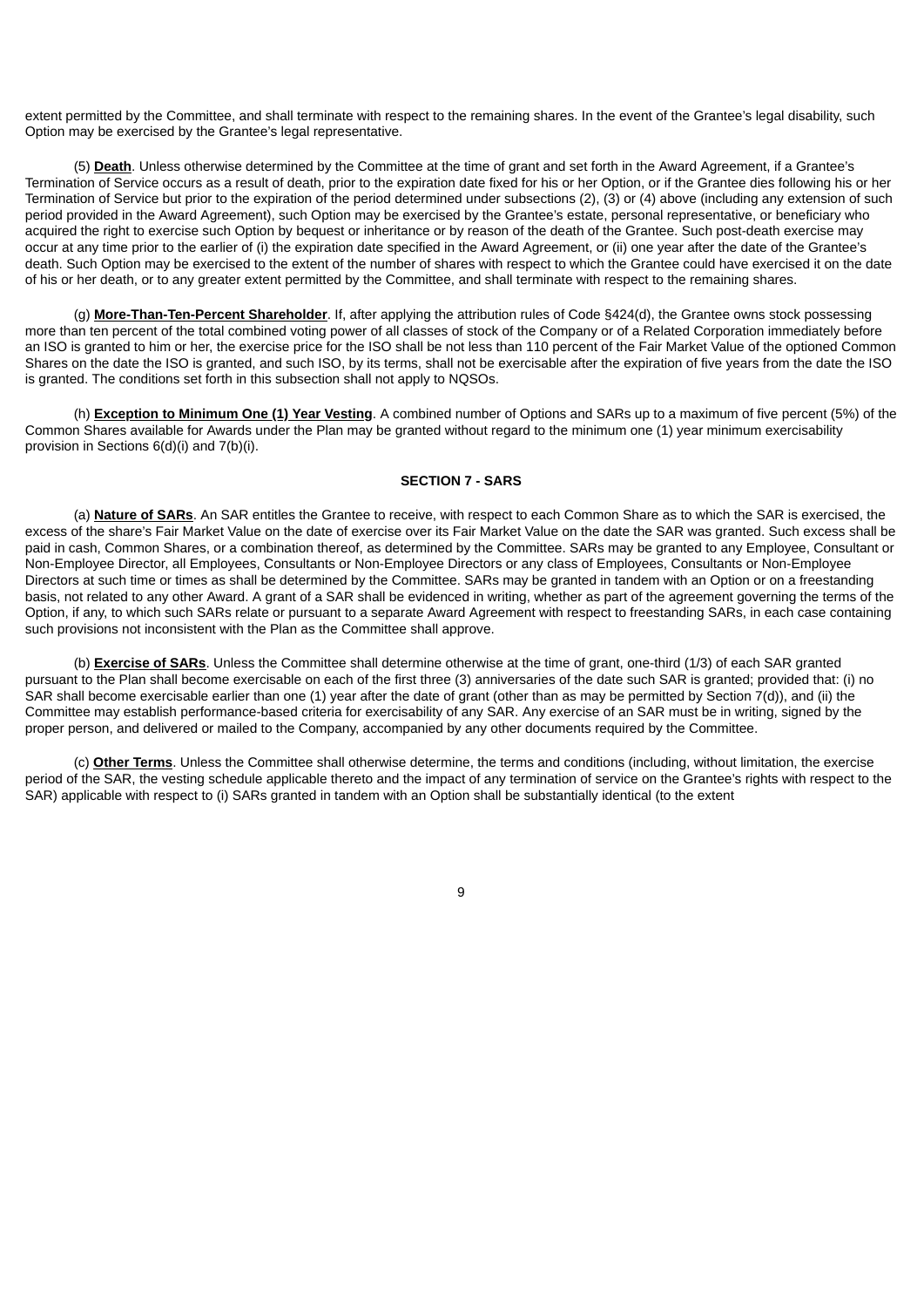possible taking into account the differences related to the character of the SAR) to the terms and conditions applicable to the tandem Options and (ii) freestanding SARs shall be substantially identical (to the extent possible taking into account the differences related to the character of the SAR) to the terms and conditions that would have been applicable under Section 6 were the grant of the SARs a grant of an Option. SARs that are granted in tandem with an Option may only be exercised upon the surrender of the right to exercise such Option for an equivalent number of shares and may be exercised only with respect to the shares of Stock for which the related Award is then exercisable.

(d) **Exception to Minimum One (1) Year Vesting**. A combined number of Options and SARs up to a maximum of five percent (5%) of the Shares available for Awards may be granted without regard to the minimum one (1) year minimum exercisability provision in Sections 6(d)(i) and 7(b)(i).

## **SECTION 8 - RESTRICTED STOCK**

(a) **General Requirements**. The Committee, in its sole discretion, may make Awards to grantees of Restricted Stock. Any Award made hereunder of Restricted Stock shall be subject to the terms and conditions of the Plan and to any other terms and conditions not inconsistent with the Plan (including, but not limited to, requiring the Grantee to pay the Company an amount equal to the par value per share or such other amount for each share of Restricted Stock awarded) as shall be prescribed by the Committee in its sole discretion, either at the time of grant or thereafter. At the time Restricted Stock is granted, the Committee shall determine whether or not the Restricted Stock is Performance Stock.

(b) **Shareholder Rights**. Each Grantee who receives Restricted Stock shall have all of the rights of a shareholder with respect to such shares, subject to the restrictions set forth in subsection (c), including the right to vote the shares and receive dividends and other distributions. Any Common Shares or other securities of the Company received by a Grantee with respect to a share of Restricted Stock, as a stock dividend, or in connection with a stock split or combination, share exchange or other recapitalization, shall have the same status and be subject to the same restrictions as such Restricted Stock Any cash dividends with respect to a Grantee's Restricted Stock shall be paid to the Grantee at the same time as such dividends are paid to other shareholders. Unless the Committee determines otherwise, certificates evidencing shares of Restricted Stock will remain in the possession of the Company until such shares are free of all restrictions under the Plan and the Grantee has satisfied any tax withholding obligations applicable to such shares.

(c) **Restrictions**. Except as otherwise specifically provided in the Plan, Restricted Stock may not be sold, assigned, transferred, pledged, or otherwise encumbered or disposed of, during the Restricted Period, except as hereinafter provided. Notwithstanding the foregoing, the Committee may permit (on such terms and conditions as it shall establish) shares of Restricted Stock to be transferred during the Restricted Periods pursuant to Section 17(d), provided that any shares of Restricted Stock so transferred shall remain subject to the provisions of this Section 8.

#### (d) **Lapse of Restrictions**.

(1) **In General**. Unless the Committee shall otherwise determine at the date an Award of Restricted Stock is made to the Grantee by the Committee, the Restricted Period shall commence upon the date of grant by the Committee and shall lapse with respect to the shares of Restricted Stock on the third (3<sup>rd</sup>) anniversary of the date of grant, unless sooner terminated as otherwise provided herein. Upon the lapse of all restrictions in accordance with this subsection (d) or Section 13, Common Shares shall cease to be Restricted Stock for purposes of the Plan.

(2) **Termination of Service**. Unless the Committee shall otherwise determine at the date of grant and sets forth in the Award Agreement: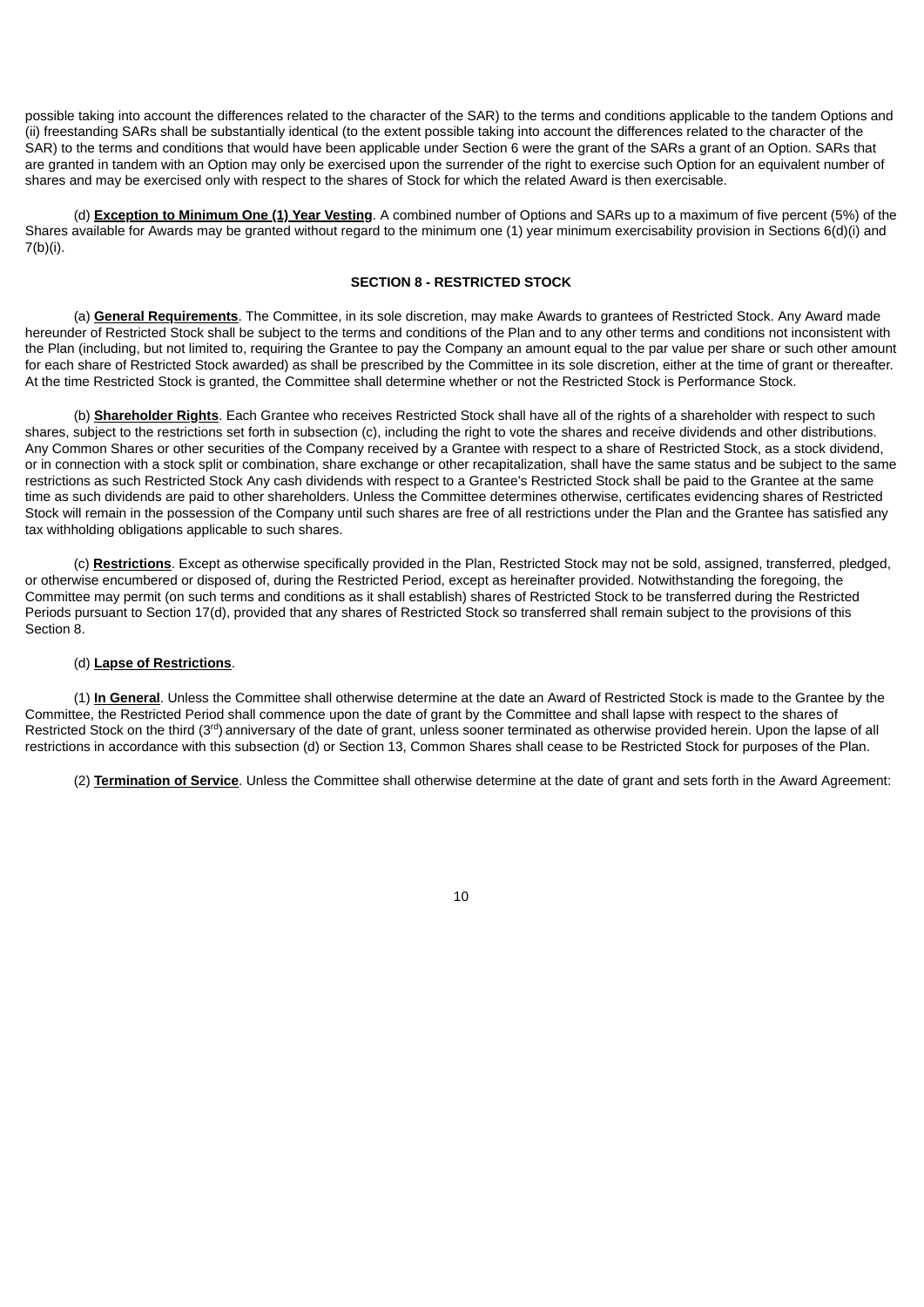(A) Due to Death or Disability. In the event a Grantee experiences a Termination of Service by reason of death or disability, the Restricted Period will lapse as to the entire portion of the shares of Restricted Stock transferred or issued to such Grantee under the Plan.

(B) Due to Cause. In the event a Grantee experiences a Termination of Service for Cause, any Restricted Stock granted to such Grantee shall be forfeited at the time of such termination, and the Committee may require that such Grantee disgorge any profit, gain or other benefit received in respect of the lapse of restrictions on any prior grant of Restricted Stock for a period of up to twelve (12) months prior to the Grantee's Termination of Service for Cause.

(C) Due to Any Other Reason. In the event a Grantee experiences a Termination of Service for any other reason during the applicable vesting period, any Restricted Stock granted to such Grantee that is subject to a Restricted Period as of the date of Termination of Service shall be forfeited at the time of such termination.

(3) **Performance Stock**. With respect to Performance Stock, the Restricted Period shall lapse at the end of the applicable Performance Period to the extent the applicable Performance Goals established by the Committee for such Performance Stock have been achieved, as determined by the Committee. For any Covered Employees and to the extent the Committee intends to comply with the requirements for performance-based Awards described generally under Code section 162(m), the Committee must certify, prior to vesting of any Performance Stock, that any applicable Performance Goals and/or other requirements have been satisfied, and that such amounts are consistent with the limits provided under Section 4(c). In no event shall the Committee have discretion to increase the extent to which the restrictions applicable to Performance Stock shall lapse beyond the extent to which the Performance Goals have been satisfied. Except as provided in Section 13 or in a Grantee's employment agreement, and unless the Committee shall otherwise determine at the date of grant and sets forth in the Award Agreement, if the Grantee's Termination of Service occurs for any reason prior to the end of the Performance Period, the Grantee shall forfeit all Performance Stock granted with respect to such Performance Period.

(e) **Notice of Tax Election**. Any Grantee making an election under section 83(b) of the Code for the immediate recognition of income attributable to the award of Restricted Stock must provide a copy thereof to the Company within 10 days of the filing of such election with the United States Internal Revenue Service.

#### **SECTION 9 - RSUs**

(a) **Nature of RSUs**. An RSU entitles the Grantee to receive, with respect to each RSU that vests in accordance with subsection (c) or Section 13, one Common Share, cash equal to the Fair Market Value of a Common Share on the date of vesting, or a combination thereof as determined by the Committee and set forth in the Award Agreement. Any fractional RSU shall be payable in cash.

(b) **Grant of RSUs**. The Committee, in its sole discretion, may make Awards to Grantee of RSUs. Any Award made hereunder of Restricted Units shall be subject to the terms and conditions of the Plan and to any other terms and conditions not inconsistent with the Plan as shall be prescribed by the Committee in its sole discretion, either at the time of grant or thereafter. At the time of grant, the Committee shall determine the number of RSUs subject to the Award and whether or not the RSU is a PSU. The Company shall establish a bookkeeping account in the Grantee's name which reflects the number and type of RSUs standing to the credit of the Grantee; no shares of Common Stock shall be issued at the time an Award of RSUs is made, and the Company shall not be required to set aside a fund for the payment of such Award. A Grantee shall not have any right, in respect of Restricted Units awarded pursuant to the Plan, to vote on any matter submitted to the Company's stockholders until such time as Common Shares attributable to such Restricted Units have been issued to the Grantee.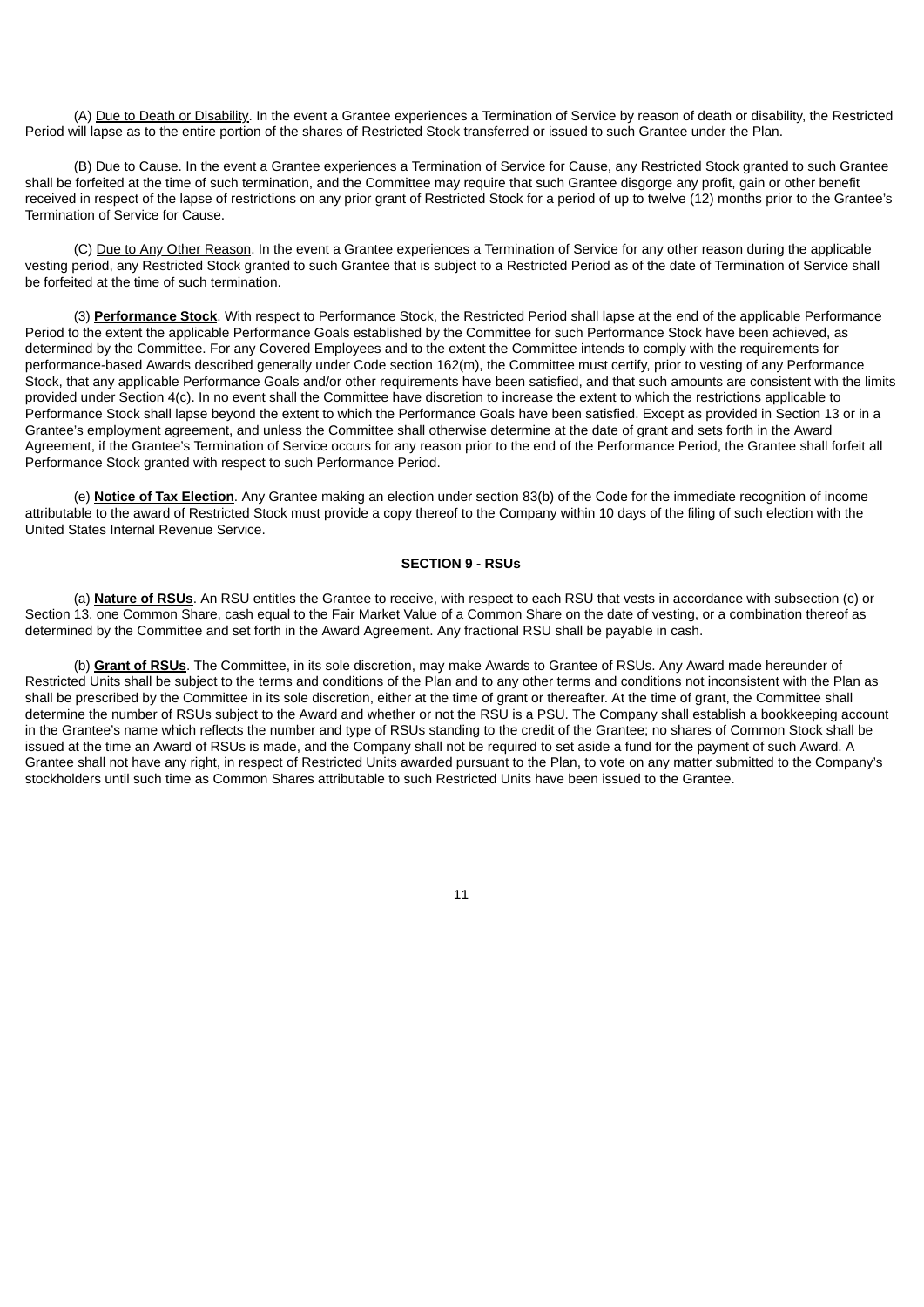## (c) **Vesting**.

(1) **In General**. Unless the Committee shall otherwise determine at the date an Award of RSUs is made to the Grantee by the Committee, the Restricted Period shall commence upon the date of grant by the Committee and shall lapse with respect to the shares of RSUs on the third  $(3<sup>rd</sup>)$  anniversary of the date of grant, unless sooner terminated as otherwise provided herein.

(2) **Termination of Service**. Unless the Committee shall otherwise determine at the date of grant and sets forth in the Award Agreement:

(A) Due to Death or Disability. In the event a Grantee experiences a Termination of Service by reason of death or disability, the Restricted Period will lapse as to the entire portion of the shares of RSUs granted to such Grantee under the Plan.

(B) Due to Cause. In the event a Grantee experiences a Termination of Service for Cause, any RSUs granted to such Grantee shall be forfeited at the time of such termination, and the Committee may require that such Grantee disgorge any profit, gain or other benefit received in respect of the lapse of restrictions on any prior grant of RSUs for a period of up to twelve (12) months prior to the Grantee's Termination of Service for Cause.

(C) Due to Any Other Reason. In the event a Grantee experiences a Termination of Service for any other reason during the applicable vesting period, any RSUs granted to such Grantee that are subject to a Restricted Period as of the date of Termination of Service shall be forfeited at the time of such termination.

(3) **PSUs**. With respect to PSUs, the Restricted Period shall lapse at the end of the applicable Performance Period to the extent the applicable Performance Goals established by the Committee for such PSUs have been achieved, as determined by the Committee. For any Covered Employees and to the extent the Committee intends to comply with the requirements for performance-based Awards described generally under Code section 162(m), the Committee must certify, prior to vesting of any PSUs, that any applicable Performance Goals and/or other requirements have been satisfied, and that such amounts are consistent with the limits provided under Section 4. In no event shall the Committee have discretion to increase the extent to which the restrictions applicable to PSUs shall become payable beyond the extent to which the Performance Goals have been satisfied. Except as provided in Section 13 or in a Grantee's employment agreement that is approved by the Committee, and unless the Committee shall otherwise determine at the date of grant and sets forth in the Award Agreement, if the Grantee's Termination of Service occurs for any reason prior to the end of the Performance Period, the Grantee shall forfeit all PSUs granted with respect to such Performance Period.

(d) **Payment**. Upon the vesting of an RSU in accordance with subsection (c) or Section 13, payment, in Common Shares or cash (as applicable), shall be made on the vesting date, unless a different date is specified in the Award Agreement.

(e) **Dividend Equivalents**. The Committee, in its sole discretion, may make Awards to Grantees of Dividend Equivalents in connection with the grant of RSUs and PSUs. Unless the Committee shall otherwise determine, the terms and conditions (including, without limitation, the payment date and vesting schedule applicable thereto and the impact of any termination of service on the Grantee's rights with respect to such Dividend Equivalent) shall be substantially identical (to the extent possible taking into account the differences related to the character of the Dividend Equivalent) to the terms and conditions applicable to the associated RSU or PSU.

#### **SECTION 10 - OTHER AWARDS**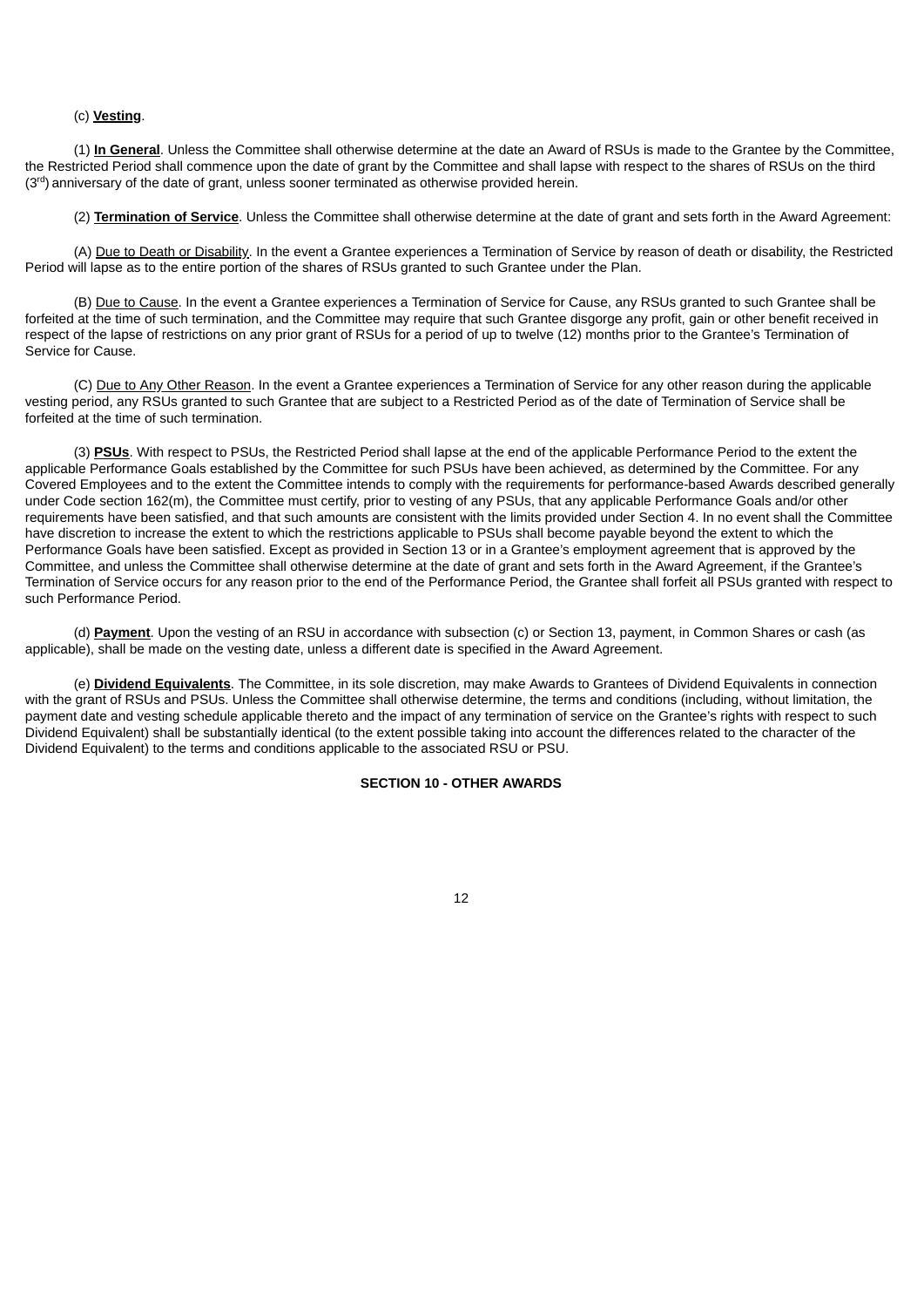(a) **Bonus Shares**. The Committee may grant Bonus Shares under this Plan, including but not limited to awards under the Company's Annual Incentive Compensation Program. Such Bonus Shares shall be fully vested on the date made.

(b) **Dividend Equivalents**. The Committee, in its sole discretion, may make Awards to Grantees of Dividend Equivalents as a separate Award and not in connection with any other Award, except as otherwise specifically provided herein. Unless the Committee shall otherwise determine at the date an Award of Dividend Equivalents is made to the Grantee by the Committee, such Dividend Equivalents shall accumulate until the third anniversary of the date of grant, shall vest and be paid upon such third anniversary provided the Grantee has not incurred a Termination of Service prior to such date and shall thereafter prior to the earlier of the expiration date of such Award or the Grantee's Termination of Service be paid to the Grantee at the same time as the corresponding cash dividends are paid to shareholders.

## **SECTION 11 - AWARD AGREEMENTS**

Awards granted under the Plan shall be evidenced by Award Agreements in such form as the Committee shall from time to time approve, and containing such provisions, as the Committee shall deem advisable that are not inconsistent with the provisions of the Plan.

## **SECTION 12 - ADJUSTMENT IN CASE OF CHANGES IN COMMON SHARES**

The following shall be adjusted, as deemed appropriate by the Committee, to reflect any stock dividend, stock split, reverse stock split, split-up, spin-off, distribution, recapitalization, reorganization, merger, consolidation, dissolution, liquidation, exchange of shares, warrants or rights offering to purchase Common Shares at a price substantially below Fair Market Value, share combination or reclassification, extraordinary cash dividend or similar change in the capitalization of the Company (an "**Adjustment Event**"):

(a) The maximum number and type of shares under the limits set forth in Section 4; and

(b) The number and type of shares issuable upon exercise or vesting of outstanding Options, SARs, PSUs, RSUs and Jointly-Owned Shares (as well as the option price per share under outstanding Options, the Fair Market Value of a share on the date an outstanding SAR was granted and the share price hurdle for any Joint Ownership Agreement).

In the event any such change in capitalization cannot be reflected in a straight mathematical adjustment of the number of shares issuable upon the exercise or vesting of outstanding Options, SARs, RSUs and Jointly-Owned Shares (and a straight mathematical adjustment of the exercise price or Fair Market Value on the date of grant of a SAR) or Grants under the Joint Stock Ownership Plan, the Committee shall make such adjustments as are appropriate to reflect most nearly such straight mathematical adjustment. Such adjustments shall be made only as necessary to maintain the proportionate interest of Grantees, and preserve, without exceeding, the value of Awards.

To the extent deemed equitable and appropriate by the Committee and subject to any required action by shareholders of the Company, in any Adjustment Event that is a merger, consolidation, reorganization, liquidation, dissolution or similar transaction, any Award granted under the Plan shall be deemed to pertain to the securities and other property, including cash, to which a holder of the number of Common Shares covered by the Award would have been entitled to receive in connection with such Adjustment Event. Any shares of stock (whether Common Shares, shares of stock into which shares of Common Shares are converted or for which shares of Common Shares are exchanged or shares of stock distributed with respect to Common Shares) or cash or other property received with respect to any Award granted under the Plan as a result of any Adjustment Event or any distribution of property shall, except as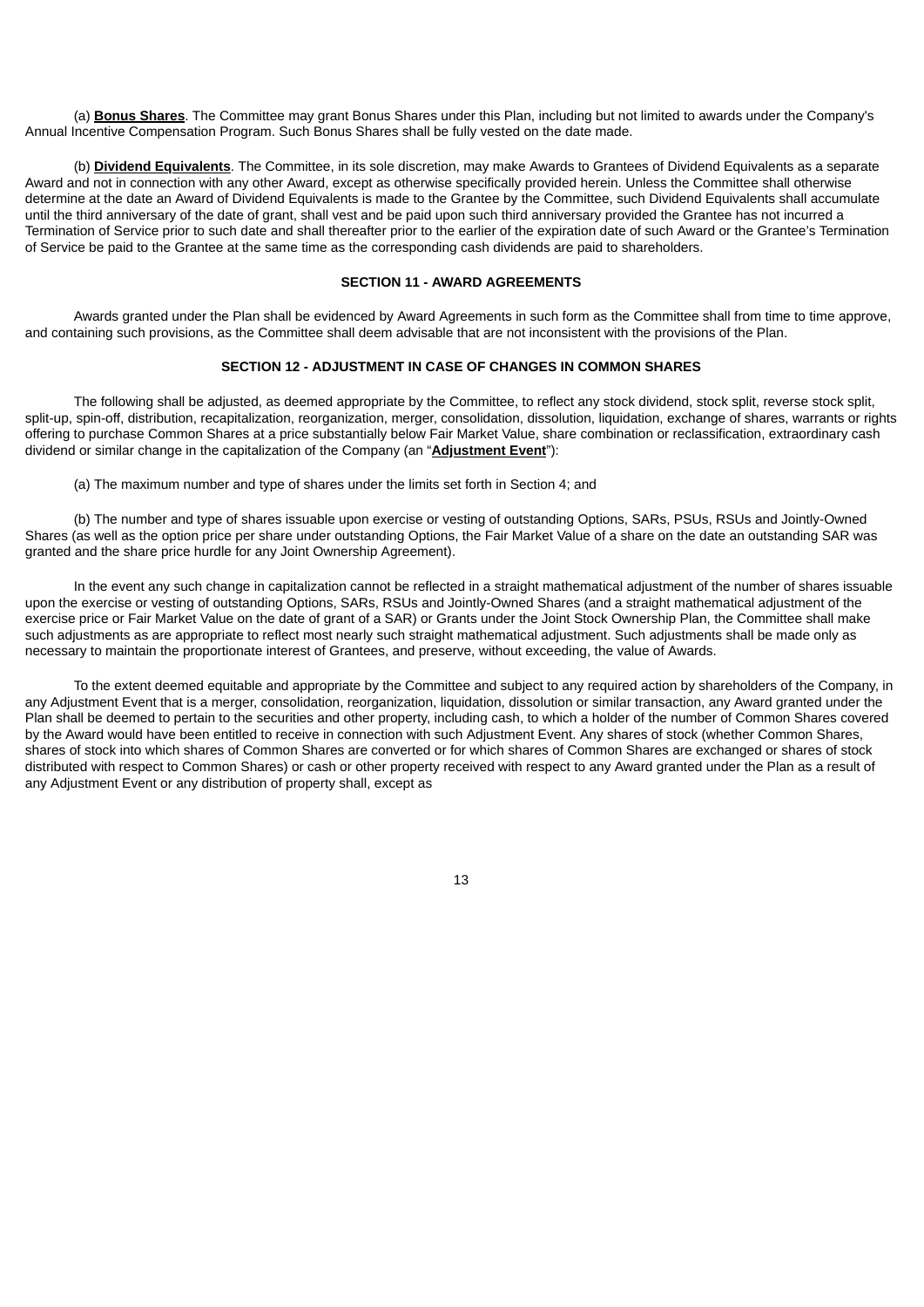otherwise provided by the Committee, be subject to the same terms and conditions (and to the same extent) as were applicable to such Awards prior to the Adjustment Event.

#### **SECTION 13 - CHANGE IN CONTROL**

(a) **Full Vesting**. Unless determined otherwise by the Committee and subject to the provisions of Subsection 13(d) (relating to Section 409A) and Section 14 (relating to Options, SARs, Restricted Stock, and RSUs assumed or converted by an acquirer), in the event of a Change in Control, each Option and SAR then outstanding shall be fully exercisable regardless of the exercise schedule otherwise applicable to such Option and/or SAR, and the Restricted Period shall lapse as to each share of Restricted Stock and each RSU then outstanding. In connection with such a Change in Control, the Committee may, in its sole discretion, provide that each Option, SAR, Restricted Stock and/or RSU shall, upon the occurrence of such Change in Control, be cancelled in exchange for a payment per share/unit (the "**Settlement Payment**") in an amount based on the Change in Control Price. Such Settlement Payment shall be in the form of cash or other property as determined by the Committee. Notwithstanding anything in the Section to the contrary, nothing herein shall increase the extent to which an Award is vested or exercisable if the Grantee's Termination of Service occurs prior to the Change in Control.

(b) **Performance-Based Awards**. Unless determined otherwise by the Committee and subject to the provisions of Section 14, in the event of a Change in Control, (a) any outstanding Performance Stock and PSUs relating to Performance Periods ending prior to the Change in Control which have been earned but not paid shall become immediately payable, and (b) all then-in-progress Performance Periods for Performance Stock and PSUs that are outstanding shall end, and all Grantees shall be deemed to have earned an award equal to a pro-rata portion of the Grantee's target award opportunity for the Performance Period in question based on the portion of the Performance Period which has been completed as of the date of the Change in Control. The Company may, in its sole discretion and on such terms and conditions as it deems appropriate, pay all such Awards either (i) in Common Shares and/or (ii) as a Settlement Payment in cash or other property on the 30th day following such Change in Control, based on the Change in Control Price.

#### (c) **Definitions**.

(1) For purposes of this Plan, a "Change in Control" with respect to the Company shall mean the first to occur of any of the following events:

(A) the acquisition by any person, entity or "group" required to file a Schedule 13D or Schedule 14D-1 under the Exchange Act (excluding, for this purpose, the Company, its subsidiaries, any employee benefit plan of the Company or its subsidiaries which acquires ownership of voting securities of the Company) of beneficial ownership (within the meaning of Rule 13d-3 under the Exchange Act) of 50% or more of either the then outstanding ordinary shares or the combined voting power of the Company's then outstanding voting securities entitled to vote generally in the election of directors;

(B) the election or appointment to the Board, or resignation of or removal from the Board, of directors with the result that the individuals who as of the date hereof constituted the Board (the "**Incumbent Board**") no longer constitute at least a majority of the Board, provided that any person who becomes a director subsequent to the date hereof whose appointment, election, or nomination for election by the Company's shareholders, was approved by a vote of at least a majority of the Incumbent Board (other than an appointment, election or nomination of an individual whose initial assumption of office is in connection with an actual or threatened election contest relating to the election of the directors of the Company) shall be, for purposes of this Plan, considered as though such person were a member of the Incumbent Board; or

(C) consummation, following approval by the shareholders of the Company, of: (i) a reorganization, merger or consolidation by reason of which persons who were the shareholders of the

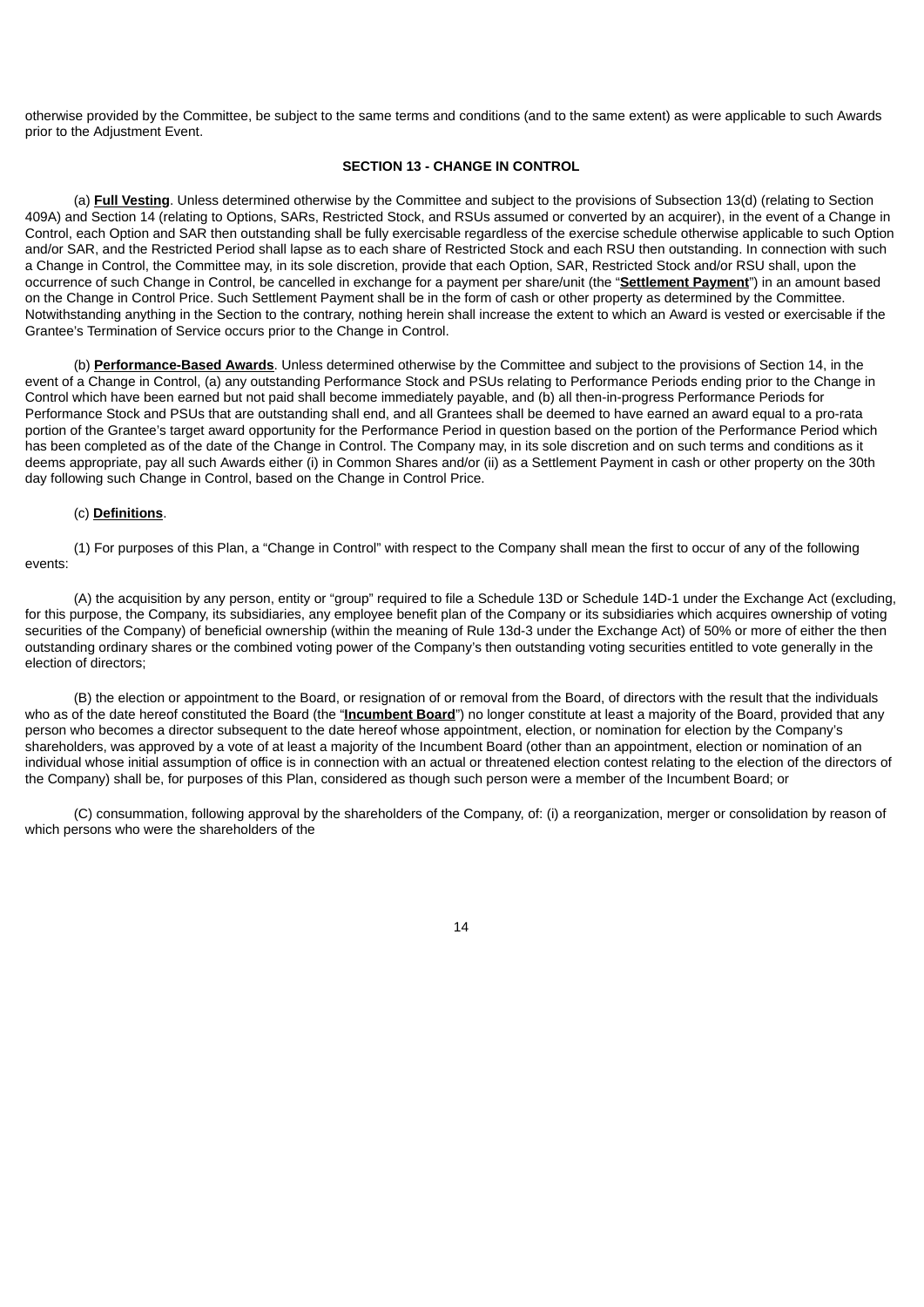Company immediately prior to such reorganization, merger or consolidation do not, immediately thereafter, own more than 50% of the combined voting power of the reorganized, merged or consolidated company's then outstanding voting securities entitled to vote generally in the election of directors, or (ii) a liquidation or dissolution of the Company or the sale, transfer, lease or other disposition of all or substantially all of the assets of the Company (whether such assets are held directly or indirectly).

(2) For purposes of this Plan, "Change in Control Price" means the highest price per Common Share paid in conjunction with any transaction resulting in a Change in Control (as determined in good faith by the Committee if any part of the offered price is payable other than in cash) or, in the case of a Change in Control occurring solely by reason of a change in the composition of the Board, the highest Fair Market Value of the Common Shares on any of the 30 trading days immediately preceding the date on which a Change in Control occurs; provided that, with respect to any portion of any Option or SAR, the Change in Control Price shall not exceed the Fair Market Value of the Common Shares on the date that a Change in Control occurs.

(d) **Distribution of Amounts Subject to Section 409A**. Notwithstanding anything in the Plan to the contrary, if any amount that is subject to Section 409A of the Code is to be paid or distributed solely on account of a Change in Control (as opposed to being paid or distributed on account of Termination of Service or within a reasonable time following the lapse of any substantial risk of forfeiture with respect to the corresponding Award), solely for purposes of determining whether such distribution or payment shall be made in connection with a Change in Control, the term Change in Control shall be deemed to be defined in the same manner as a "change in control event" is defined in Section 409A of the Code and the regulations thereunder. If any such distribution or payment cannot be made because an event that constitutes a Change in Control under the Plan is not a change of control event as defined under Section 409A, then such distribution or payment shall be distributed or paid at the next event, occurrence or date specified under the Plan or Award Agreement at which such distribution or payment could be made in compliance with the requirements of Section 409A of the Code.

#### **SECTION 14 - ALTERNATIVE AWARDS**

Notwithstanding Section 13, no cancellation, acceleration of exercisability, vesting, cash settlement or other payment shall occur with respect to any Option, SAR, Restricted Stock, RSU, Performance Stock and/or PSU if the Committee reasonably determines in good faith prior to the occurrence of a Change in Control that such Award shall be honored or assumed, or new rights substituted therefore (such honored, assumed or substituted award hereinafter called an "**Alternative Award**")**,** by a Grantee's employer (or the parent or an affiliate of such employer) immediately following the Change in Control; provided that any such Alternative Award must:

(a) be based on stock that is traded on an established securities market;

(b) provide such Grantee with rights and entitlements substantially equivalent to or better than the rights, terms and conditions applicable under such Award, including, but not limited to, an identical or better exercise or vesting schedules;

(c) have substantially equivalent value to such Award (determined at the time of the Change in Control); and

(d) have terms and conditions which provide that in the event that the Grantee's employment is involuntarily terminated for any reason other than for Cause, all of such Grantee's Awards shall be deemed immediately and fully exercisable and/or all restrictions shall lapse, and shall be settled for a payment per each share of stock subject to the Alternative Award in cash, in immediately transferable, publicly traded securities, or in a combination thereof, in an amount equal to (i) the fair market value of such stock on the date of the Grantee's termination (with respect to any Restricted Stock, and/or RSUs), (ii) the excess of the fair market value of such stock on the date of the Grantee's termination over the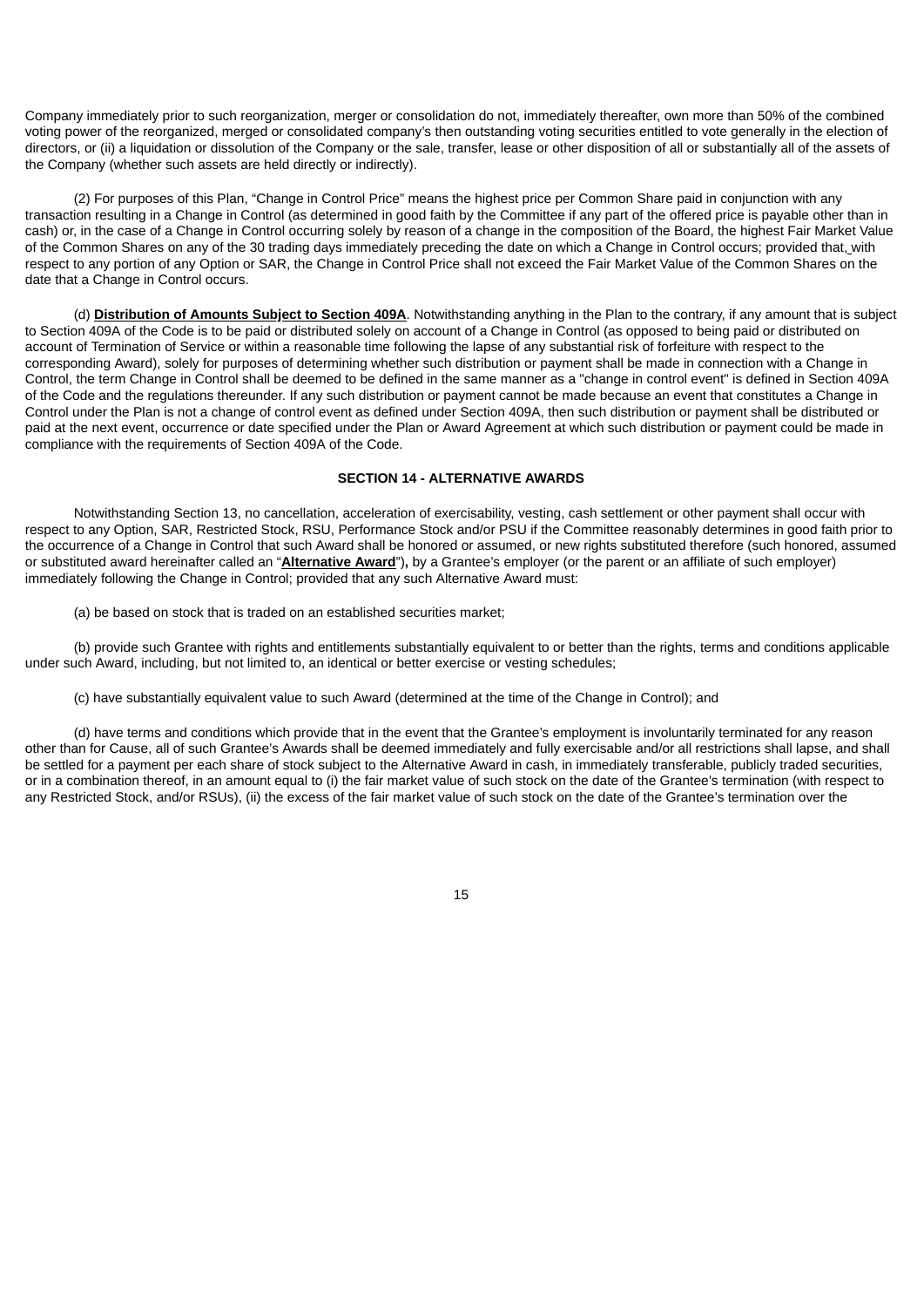corresponding exercise or base price per share, if any (with respect to any Option and/or SARs), or (iii) the Grantee's target award opportunity for the Performance Period in question (with respect to any performance-based Awards).

## **SECTION 15 - AMENDMENT OF THE PLAN AND OUTSTANDING AWARDS**

The Board, pursuant to resolution, may at any time and from time to time amend, modify or suspend the Plan, in whole or in part, without notice to or consent of any Employee, Consultant or Non-Employee Director, provided, however, that the following amendments shall require the approval of shareholders:

(1) a change in the class or classes of employees eligible to participate in the Plan with respect to ISOs;

(2) except as permitted under Section 12, an increase in the maximum aggregate number of Common Shares with respect to which ISOs may be granted under the Plan;

(3) modification of the material terms of a "performance goal," within the meaning of Treas. Reg. § 1.162-27(e)(4)(vi) or any successor thereto (to the extent compliance with section 162(m) of the Code is desired); and

(4) any amendment for which shareholder approval is required under the rules of the exchange or market on which the Common Shares are listed or traded.

Subject to the provisions of the Plan, the Committee may amend an outstanding Award in any respect whatsoever and at any time, in whole or in part, without notice to or consent of any Grantee.

No amendment, modification or termination of the Plan or any Award shall in any manner adversely affect any Award theretofore granted under the Plan, without the consent of the Grantee , provided, however, that (i) any change pursuant to, and in accordance with the requirements of, Section 14; (ii) any acceleration of payments of amounts accrued under the Plan by action of the Committee or by operation of the Plan's terms; or (iii) any decision by the Committee to limit participation (or other features of the Plan) prospectively under the Plan shall not be deemed to violate this provision.

#### **SECTION 16 - TERMINATION OF PLAN; CESSATION OF ISO GRANTS**

The Board, pursuant to resolution, may terminate the Plan at any time and for any reason. No Awards shall be granted hereunder after the 10<sup>th</sup> anniversary of the Restatement Effective Date. Nothing contained in this Section, however, shall terminate or affect the continued existence of rights created under Awards granted hereunder which are outstanding on the date the Plan is terminated and which by their terms extend beyond such date.

#### **SECTION 17 - MISCELLANEOUS**

(a) **Effective Date**. This Plan shall become effective on the date the shareholders of the Company approve the Plan.

(b) **Rights**. Neither the adoption of the Plan nor any action of the Board or the Committee shall be deemed to give any individual any right to be granted an Award, or any other right hereunder, unless and until the Committee shall have granted such individual an Award, and then his or her rights shall be only such as are provided in the Award Agreement and this Plan. Notwithstanding any provisions of the Plan or the Award Agreement with an Employee, the Company and any Related Corporation shall have the right, in its discretion but subject to any employment contract entered into with the Employee, to retire the Employee at any time pursuant to its retirement rules or otherwise to terminate his or her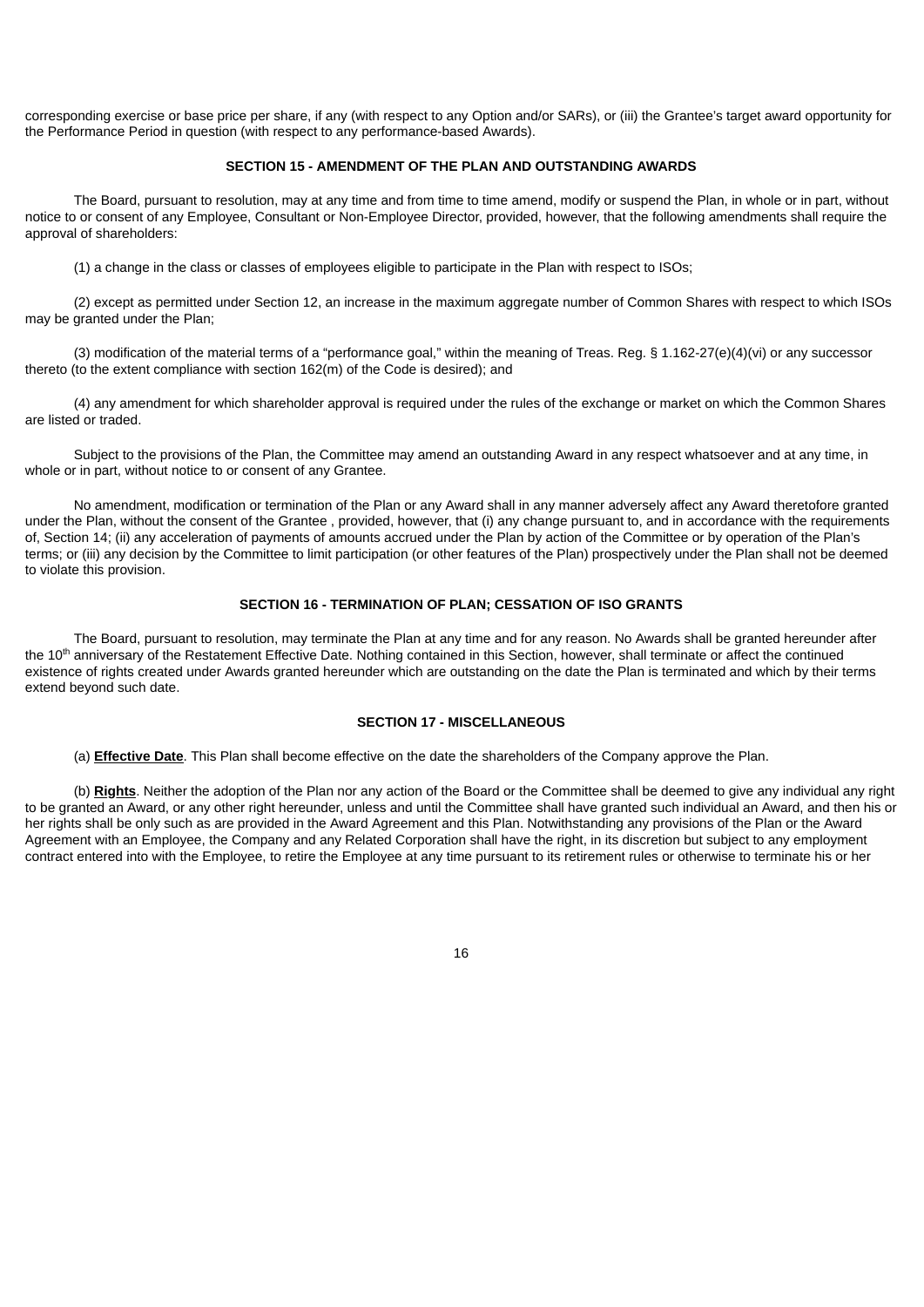employment at any time for any reason whatsoever, or for no reason. A Grantee shall have no rights as a shareholder with respect to any shares covered by his or her Award until the issuance of a stock certificate to him or her for such shares, except as otherwise provided under Section 8(b) (regarding Restricted Stock).

(c) **Indemnification of Board and Committee**. Without limiting any other rights of indemnification which they may have from the Company and any Related Corporation, the members of the Board and the members of the Committee shall be indemnified by the Company against all costs and expenses reasonably incurred by them in connection with any claim, action, suit, or proceeding to which they or any of them may be a party by reason of any action taken or failure to act under, or in connection with, the Plan, or any Award granted hereunder, and against all amounts paid by them in settlement thereof (provided such settlement is approved by legal counsel selected by the Company) or paid by them in satisfaction of a judgment in any such action, suit, or proceeding, except a judgment based upon a finding of willful misconduct or recklessness on their part. Upon the making or institution of any such claim, action, suit, or proceeding, the Board or Committee member shall notify the Company in writing, giving the Company an opportunity, at its own expense, to handle and defend the same before such Board or Committee member undertakes to handle it on his or her own behalf. The provisions of this Section shall not give members of the Board or the Committee greater rights than they would have under the Company's by-laws or Bermuda law.

(d) **Transferability; Registration**. No ISO, Jointly-Owned Shares, Restricted Stock or RSU shall be assignable or transferable by the Grantee other than by will or by the laws of descent and distribution. During the lifetime of the Grantee, an ISO shall be exercisable only by the Grantee or, in the event of the Grantee's legal disability, by the Grantee's guardian or legal representative. Except as provided in a Grantee's Award Agreement, such limits on assignment, transfer and exercise shall also apply to NQSOs and SARs. If the Grantee so requests at the time of exercise of an Option or an SAR, or at the time of grant of Restricted Stock or vesting of an RSU, the certificate(s) shall be registered in the name of the Grantee and the Grantee's spouse jointly, with right of survivorship.

(e) **Beneficiary Designation**. Each Grantee may designate the person(s) or entities as the beneficiary(ies) to whom the Grantee's Award may (subject to the provisions of the Plan) be paid in the event of the Grantee's death prior to the payment of such Award to him or her. Each beneficiary designation shall be substantially in the form determined by the Committee and shall be effective only when filed with the Committee during the Grantee's lifetime. Any beneficiary designation may be changed by a Grantee without the consent of any previously designated beneficiary or any other person or entity, unless otherwise required by law, by the filing of a new beneficiary designation with the Committee. The filing of a new beneficiary designation shall cancel all beneficiary designations previously filed. If any Grantee fails to designate a beneficiary in the manner provided above, or if the beneficiary designated by a Grantee predeceases the Grantee, the Committee may direct such Grantee's Award to be paid to the Grantee's surviving spouse or, if the Grantee has no surviving spouse, then to the Grantee's estate.

(f) **Listing and Registration of Shares**. Each Award shall be subject to the requirement that, if at any time the Committee shall determine, in its discretion, that the listing, registration, or qualification of the Common Shares covered thereby upon any securities exchange or under any state or federal law, or the consent or approval of any governmental regulatory body, is necessary or desirable as a condition of, or in connection with, the granting of such Award or the purchase of Common Shares thereunder, or that action by the Company, its shareholders, or the Grantee should be taken in order to obtain an exemption from any such requirement or to continue any such listing, registration, or qualification, no such Award may be exercised, in whole or in part, and no Jointly-Owned Shares, Restricted Stock, RSU or Bonus Shares may be awarded, unless and until such listing, registration, qualification, consent, approval, or action shall have been effected, obtained, or taken under conditions acceptable to the Committee. Without limiting the generality of the foregoing, each Grantee or his or her legal representative or beneficiary may also be required to give satisfactory assurance that such person is an eligible purchaser under applicable securities laws, and that the shares purchased or granted pursuant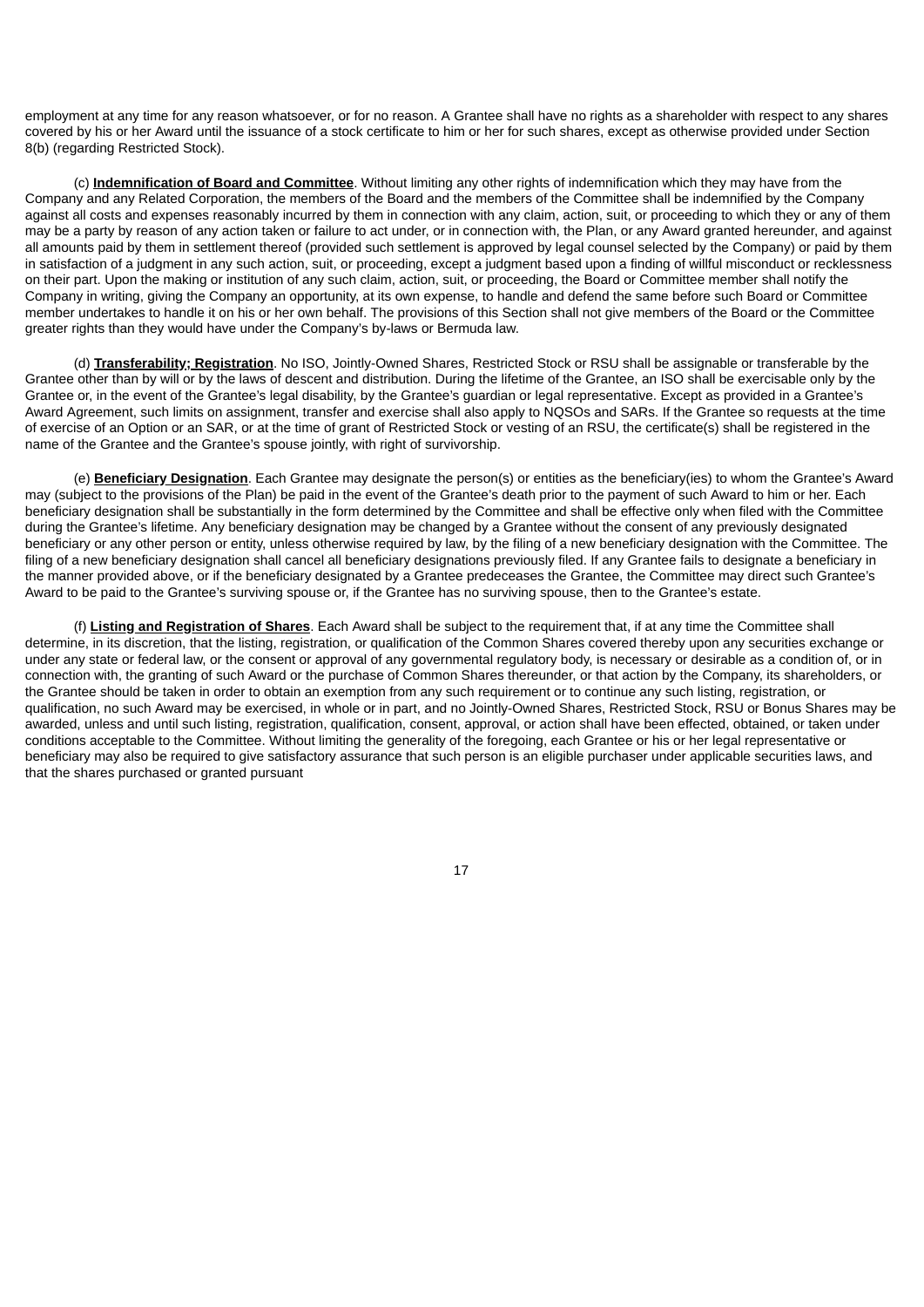to the Award shall be for investment purposes and not with a view to distribution; certificates representing such shares may be legended accordingly.

(g) **Withholding and Use of Shares to Satisfy Tax Obligations**. The Company and any Related Corporation shall have the right and power to deduct from all payments or distributions hereunder, or require a Grantee to remit to the Company promptly upon notification of the amount due, an amount (which may include Common Shares) to satisfy any federal, state, local or foreign taxes or other obligations required by law to be withheld with respect thereto with respect to any Award. The Company may defer payments of cash or issuance or delivery of Common Shares until such withholding requirements are satisfied. The Committee may, in its discretion, permit a Grantee to elect, subject to such conditions as the Committee shall impose, (a) to have Common Shares otherwise issuable under the Plan withheld by the Company or (b) to deliver to the Company previously acquired Common Shares (through actual tender or attestation), in either case for the greatest number of whole shares having a Fair Market Value on the date immediately preceding the date of exercise not in excess of the amount required to satisfy the withholding tax obligations.

(h) **Acquisitions**. Notwithstanding any other provision of this Plan, Awards may be granted hereunder in substitution for awards held by employees, consultants or directors of other entities who are about to, or have, become Employees, Consultants or Non-Employee Directors as a result of a merger, consolidation, acquisition of assets or similar transaction by the Company or Related Corporation. The terms of the substitute Awards so granted may vary from the terms set forth in this Plan to such extent the Committee may deem appropriate to conform, in whole or in part, to the provisions of the awards in substitution for which they are granted; provided, however, that no substitute Award shall be granted which will subject the Award to section 409A of the Code (if it previously was not subject to such Code section).

(i) **Application of Funds**. Any cash received in payment for shares pursuant to an Award shall be added to the general funds of the Company. Any Common Shares received in payment for shares shall become treasury stock.

(j) **No Obligation to Exercise Award**. The granting of an Award shall impose no obligation upon a Grantee to exercise such Award.

(k) **Governing Law**. The Plan shall be governed by the applicable Code provisions to the maximum extent possible. Otherwise, the laws of Bermuda (without reference to principles of conflicts of laws) shall govern the operation of, and the rights of Grantees under, the Plan, and Awards granted thereunder.

(l) **Unfunded Plan**. The Plan, insofar as it provides for Awards, shall be unfunded, and the Company shall not be required to segregate any assets that may at any time be represented by Awards under the Plan. Any liability of the Company to any person with respect to any Award under this Plan shall be based solely upon any contractual obligations that may be created pursuant to the Plan. No such obligation of the Company shall be deemed to be secured by any pledge of, or other encumbrance on, any property of the Company.

(m) **No Guarantee of Participation**. Except to the extent expressly selected by the Committee to be a Grantee, no person (whether or not an Employee, Consultant, Non-Employee Director or a Grantee) shall at any time have a right to be selected for (or additional) participation in the Plan, despite having previously participated in an incentive or bonus plan of the Company or an affiliate.

(n) **No Limitation on Compensation; Scope of Liabilities**. Nothing in the Plan shall be construed to limit the right of the Company to establish other plans if and to the extent permitted by applicable law. The liability of the Company or any Related Corporation under this Plan is limited to the obligations expressly set forth in the Plan, and no term or provision of this Plan may be construed to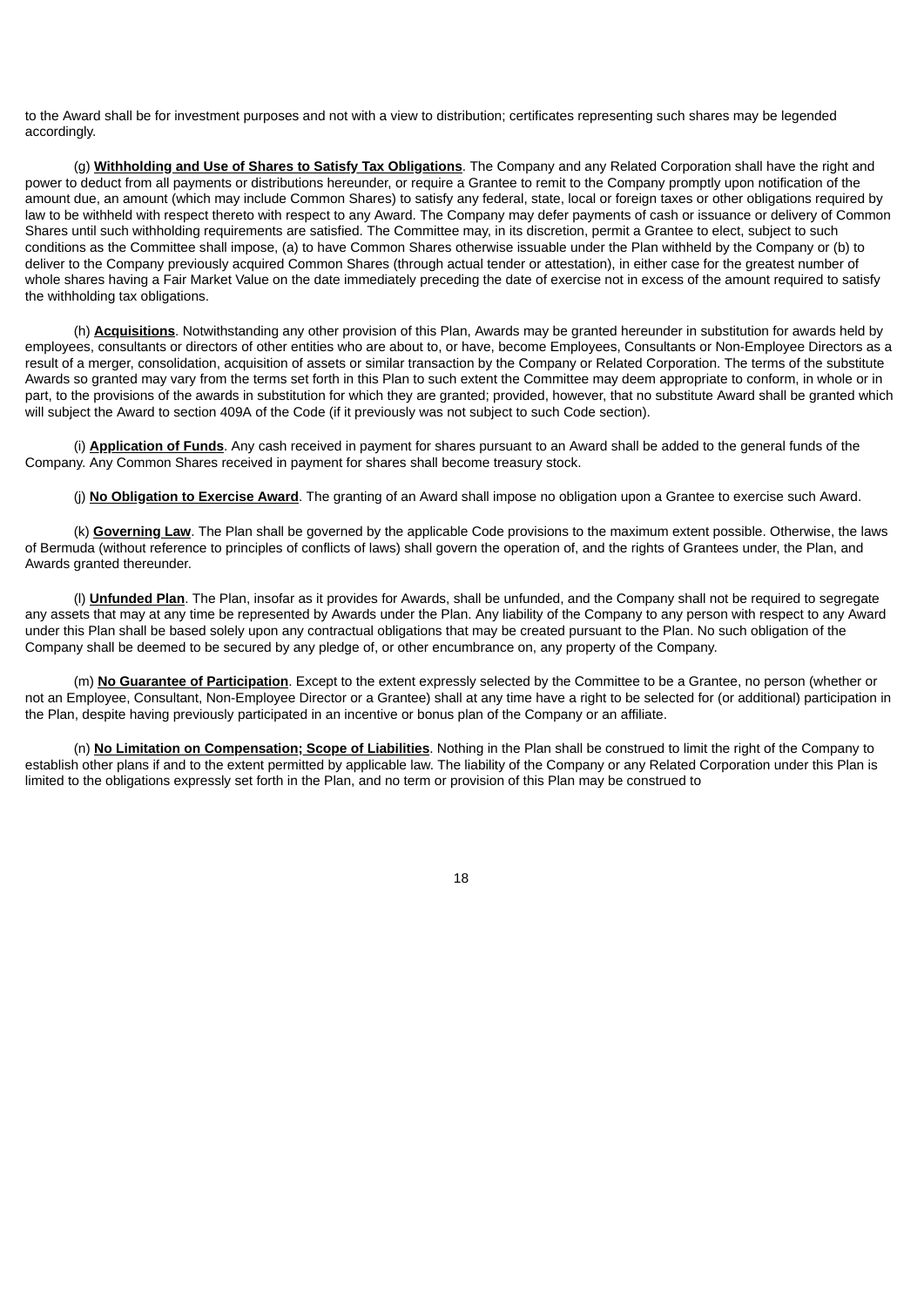impose any further or additional duties, obligations, or costs on the Company or any affiliate thereof or the Committee not expressly set forth in the Plan.

(o) **Requirements of Law**. The granting of Awards and the issuance of Common Shares shall be subject to all applicable laws, rules, and regulations, and to such approvals by any governmental agencies or national securities exchanges as may be required.

(p) **No Impact On Benefits**. Except as may otherwise be specifically provided for under any employee benefit plan, policy or program provision to the contrary, Awards shall not be treated as compensation for purposes of calculating an Employee's right under any such plan, policy or program.

(q) **No Constraint on Corporate Action**. Except as provided in Section 15, nothing contained in this Plan shall be construed to prevent the Company or any Related Corporation, from taking any corporate action (including, but not limited to, the Company's right or power to make adjustments, reclassifications, reorganizations or changes of its capital or business structure, or to merge or consolidate, or dissolve, liquidate, sell, or transfer all or any part of its business or assets) which is deemed by it to be appropriate, or in its best interest, whether or not such action would have an adverse effect on this Plan, or any Awards made under this Plan. No Employee, beneficiary, or other person, shall have any claim against the Company, or any Related Corporation, as a result of any such action.

(r) **Distribution of Amounts Subject to Section 409A**. Notwithstanding anything in the Plan to the contrary, if any amount that is subject to Section 409A of the Code is to be paid or distributed solely on account of a Change in Control (as opposed to being paid or distributed on account of Termination of Service or within a reasonable time following the lapse of any substantial risk of forfeiture with respect to the corresponding Award), solely for purposes of determining whether such distribution or payment shall be made in connection with a Change in Control, the term Change in Control shall be deemed to be defined in the same manner as a "change in control event" is defined in Section 409A of the Code and the regulations thereunder. If any such distribution or payment cannot be made because an event that constitutes a Change in Control under the Plan is not a change of control event as defined under Section 409A, then such distribution or payment shall be distributed or paid at the next event, occurrence or date specified under the Plan or Award Agreement at which such distribution or payment could be made in compliance with the requirements of Section 409A of the Code.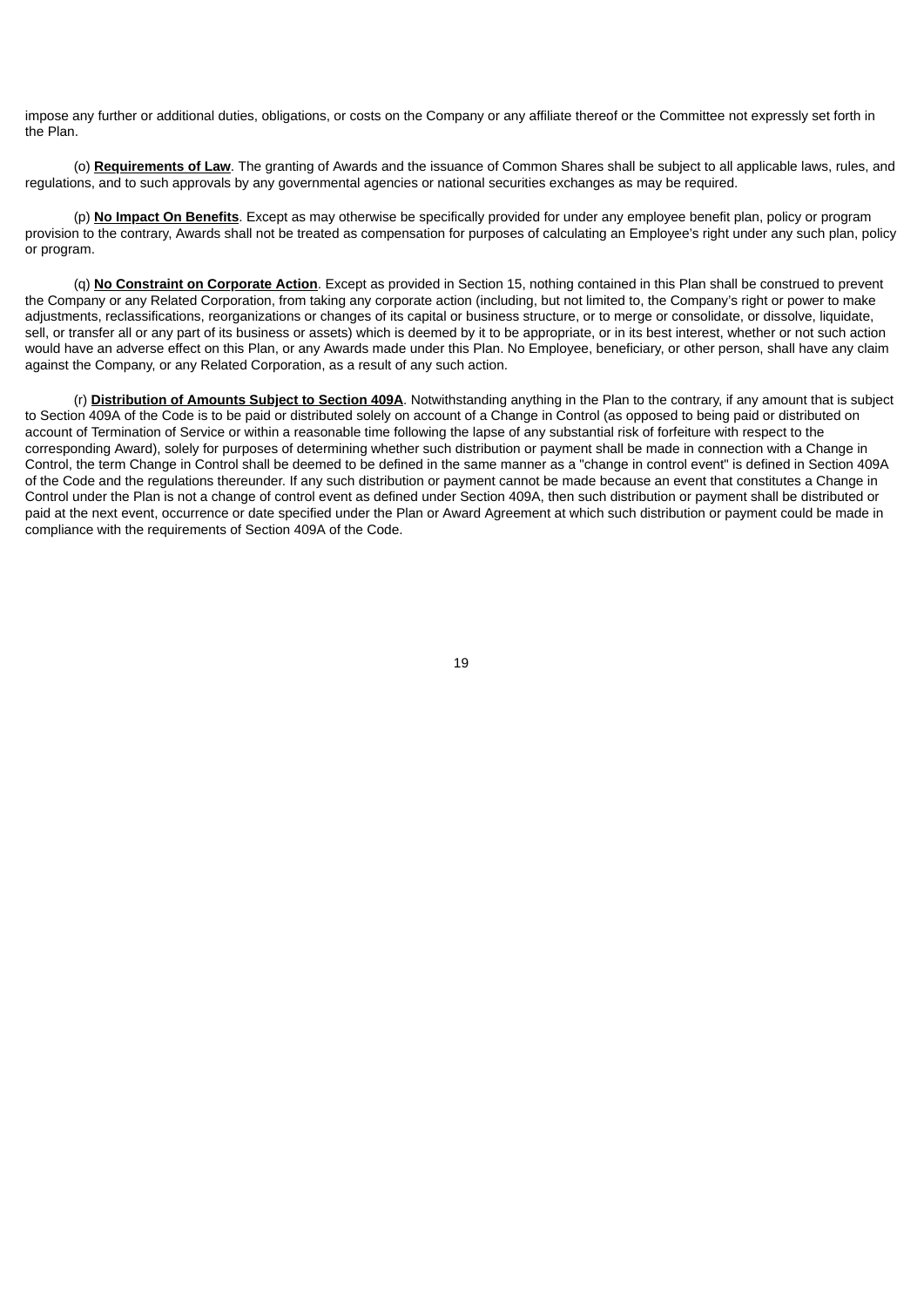## **SCHEDULE A**

## **JOINT-STOCK OWNERSHIP PLAN SUB-PLAN**

## **SECTION 1 - DEFINITIONS AND INTERPRETATION**

In this Schedule and any Joint Ownership Agreement (as defined below), Plan refers to the Enstar Group Limited Amended and Restated 2016 Equity Incentive Plan, and unless otherwise stated, words and expressions defined in the Plan shall have the same meaning when used in this Schedule.

For the purposes of this Schedule and the Joint Ownership Agreement, Section 2 (Definitions) shall be extended to include the following:

(a) **"Eligible Individual"** shall mean an Employee, Consultant or Non-Employee Director selected by the Committee to receive an Invitation.

(b) **"Enstar Employee Benefit Trust"** shall mean that certain trust entered into between the Company and a trustee selected by the Company pursuant to the deed of trust.

(c) **"Grant"** shall mean the acquisition of an Interest in Common Shares pursuant to the rules of the Plan and subject to the terms of a Joint Ownership Agreement.

(d) **"Grant Date"** shall mean the date on which the Employee, Consultant or Non-Employee Director executes the Joint Ownership Agreement.

(e) **"Interest"** shall mean a joint interest in Common Shares in the capital of the Company acquired by a Grantee pursuant to a Joint Ownership Agreement.

(f) **"Invitation"** shall mean an invitation from the Committee to an Eligible Individual to acquire an Interest given pursuant to Section 3 paragraph (a).

(g) **"Joint Ownership Agreement"** shall mean an agreement made between the Company, the Grantee and the Trustee.

(h) **"Trustee"** shall mean the trustee or trustees for the time being of the Enstar Employee Benefit Trust.

(i) **"Vest"** shall mean in this Plan and in any related Joint Ownership Agreement, the date on which the Grantee becomes entitled to call for the sale of their Interest and "Vests", "Vesting" and "Vested" shall be construed accordingly.

## **SECTION 2 - GRANTING OF AWARDS**

The Committee may, on behalf of the Company, make to Eligible Individuals such Grants as it, in its sole discretion, determines are warranted. More than one Grant may be made to an Eligible Individual under this Schedule.

#### **SECTION 3 - TERMS AND CONDITIONS OF AWARDS**

#### (a) **Participation.**

Subject to the provisions of Section 4 of the Plan, the Committee may, at any time, invite one or more Eligible Individuals, together with the Trustee, to acquire an Interest by subscribing jointly for a given number of Common Shares on, and subject to the terms of a Joint Ownership Agreement.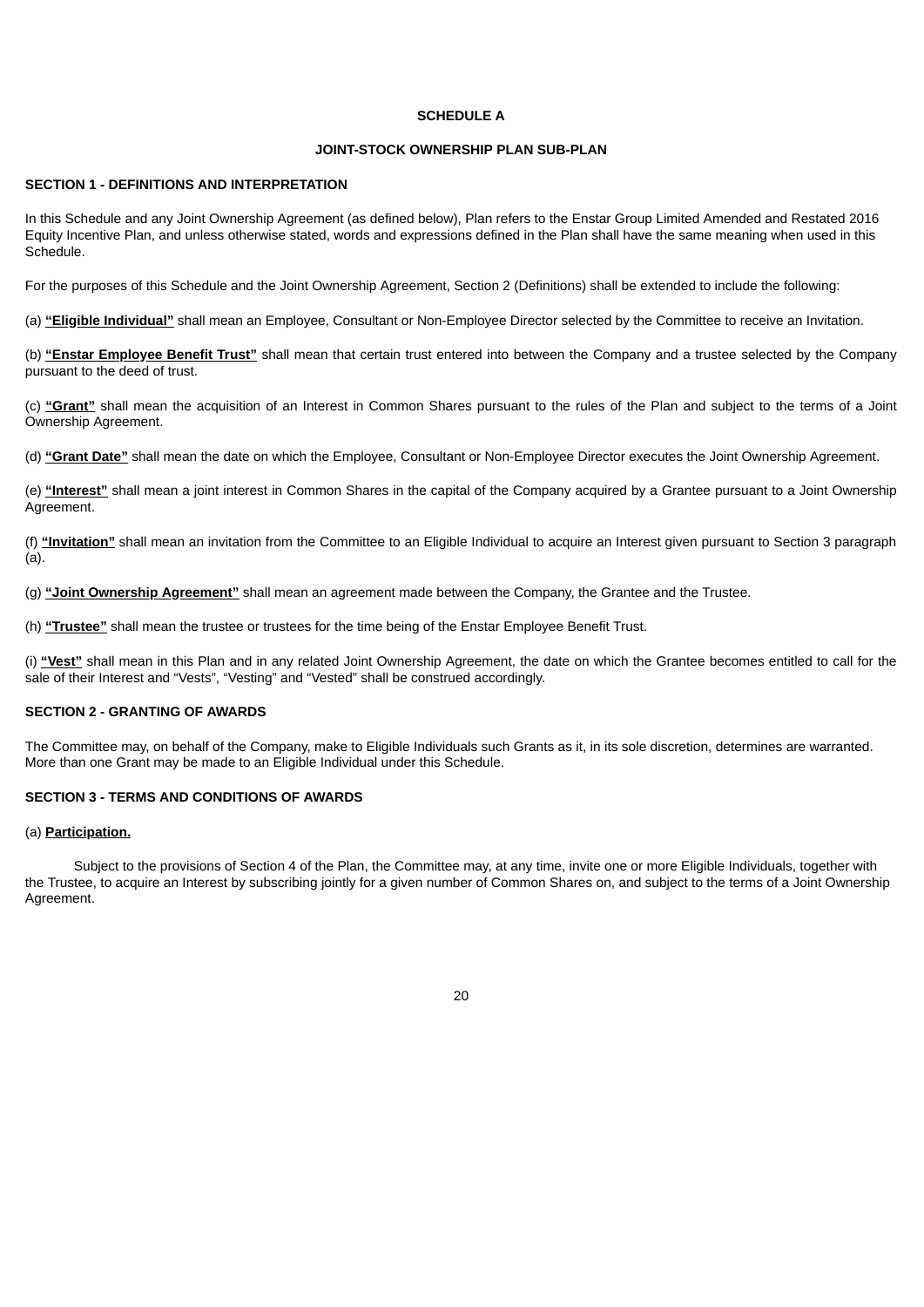#### (b) **Acquisition of an Interest in Common Shares.**

Where an Eligible Individual receives an Invitation:

(i) they may accept the Invitation (and acquire an Interest) by executing a Joint Ownership Agreement;

(ii) until they have accepted an Invitation pursuant to Section 3(b)(i) of this Schedule and the Committee has approved this, they shall have no rights to an Interest nor any rights under this Schedule; and

(iii) to the extent that a valuation of any Interest in the Common Shares is to be agreed for tax purposes with HM Revenue & Customs in connection with the provisions of the Income Tax (Earnings and Pensions) Act 2003 ("ITEPA") or otherwise, the conduct of such valuation shall be undertaken by the Company.

#### (c) **Conditions**.

(i) The Grantee and the Company or Related Corporation (as relevant) shall, on the Grant Date and as a condition of the Grant being made, enter into a joint election in respect of any Grant in accordance with section 431 of ITEPA to disapply in full the restricted securities legislation contained in Chapter 2 of Part 7 of ITEPA.

(ii) Every Grant shall be personal to the Grantee to whom it is granted and shall not be assigned, transferred or charged in any way (except as provided in any Joint Ownership Agreement or this Schedule).

## (d) **Cessation of Employment or Office**.

(i) If a Grantee ceases to hold office or employment with the Company or a Related Corporation, a certificate issued by the Company as to the reason why the Grantee ceased to be a director, officer or employee shall be conclusive.

(ii) For the purposes of this Section 3(d), no person shall be treated as ceasing to hold an office or employment with the Company or a Related Corporation until that person no longer holds an office or employment with the Company or a Related Corporation.

(iii) For the purposes of this Section 3(d), if the Committee so determines, a Grantee will not be treated as ceasing to hold an office or employment with the Company or a Related Corporation if such Grantee is on an extended leave of absence, until the earlier of the date on which they notify their employer of their intention not to return or the date on which they cease to have any statutory or contractual rights to return to work.

#### (e) **Tax liability.**

Each Grantee shall be responsible for, and indemnifies the Company and the Trustee against, all relevant taxes relating to their Award. The Company, or a Related Corporation, and/or the Trustee may withhold an amount equal to such relevant tax from any amounts due to the Grantee (to the extent such withholding is lawful) and/or make any other arrangements as it considers appropriate to ensure recovery of such relevant taxes including, without limitation, the sale of sufficient Common Shares acquired pursuant to the Grant to realise an amount equal to the relevant taxes (and the payment of that amount to the relevant authorities in satisfaction of the relevant taxes).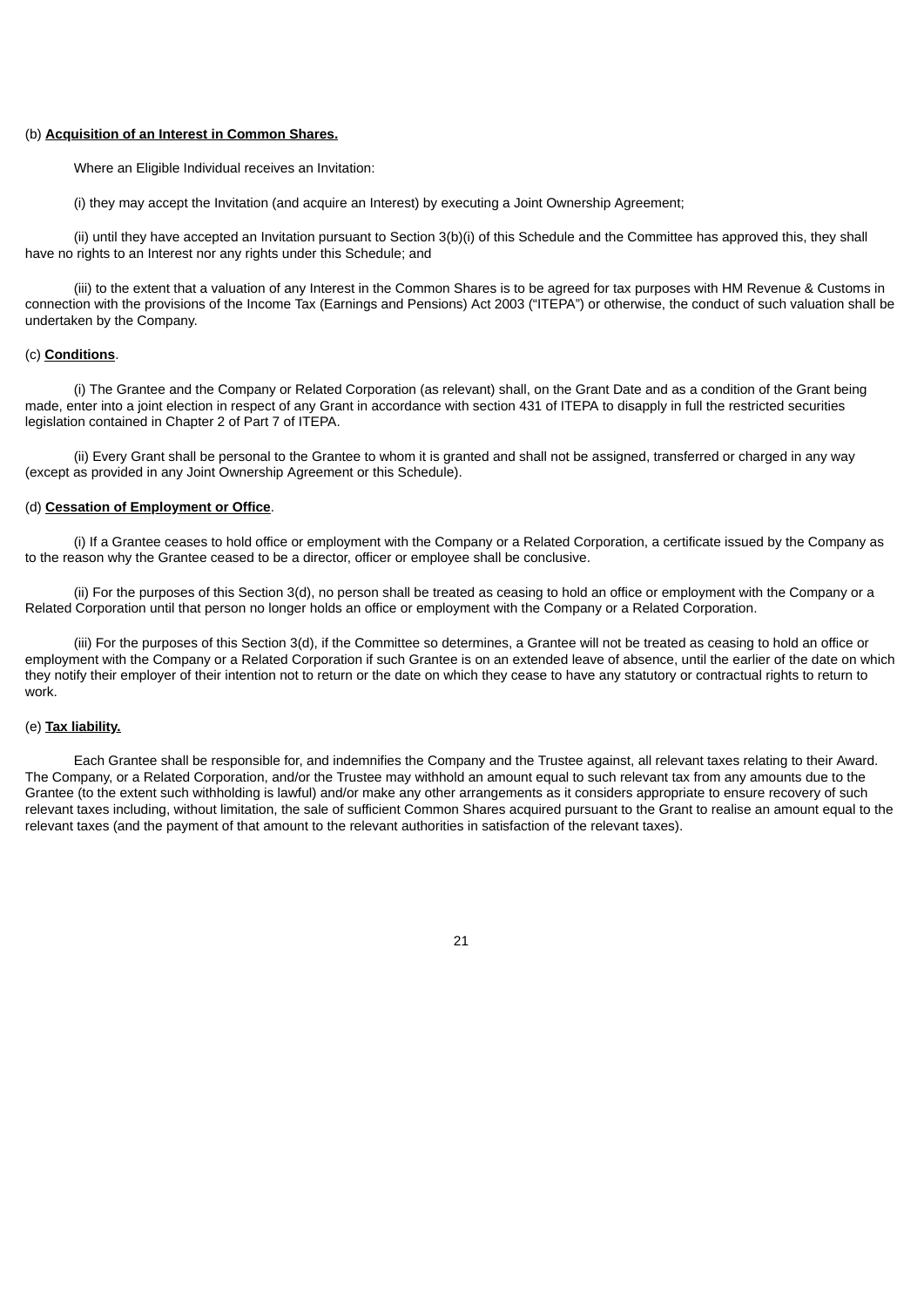## **SECTION 4 - JOINT OWNERSHIP AGREEMENT**

Grants made under this Schedule shall be evidenced by the Joint Ownership Agreement in such form as the Committee shall from time to time approve, and containing such provisions, as the Committee shall deem advisable that are not inconsistent with the provisions of this Schedule. The Joint Ownership Agreement shall, amongst other matters, set out:

(i) the Vesting schedule and performance and other conditions for the Grant and the period during which the Grantee may serve notice on the Trustee requesting the Trustee to sell the Grantee's Interest; and

(ii) the treatment of any Grant if the Grantee's employment, engagement or service with the Company and any Related Corporation terminates.

#### **SECTION 5 - CHANGE IN CONTROL**

Unless the Committee otherwise determines, Vesting of a Grant shall accelerate on a Change in Control so that the Grant is fully Vested as a result of such event and the Grantee may serve notice on the Trustee to accept the offer or other event with respect to the Grantee's Interest, unless the Trustee, in its discretion, decides to exchange the Common Shares subject to the Grant for the stock consideration payable to the Company's shareholders. Any stock consideration shall be held subject to the terms of the Grant as if the Change in Control event had not occurred. In the Committee's discretion, a Joint Ownership Agreement may require the satisfaction of performance conditions for accelerated vesting of a Grant to occur following a Change in Control.

## **SECTION 6 - ENSTAR EMPLOYEE BENEFIT TRUST AND TERMINATION THEREOF**

Any Shares contributed to the Enstar Employee Benefit Trust may be used only for Grants of Jointly-Owned Shares and no other Awards. The Company in its discretion may terminate the Enstar Employee Benefit Trust, and upon such termination any Common Shares remaining in the Enstar Employee Benefit Trust shall revert to the Company. Upon termination of the Enstar Employee Benefit Trust, any Shares that revert to the Company shall no longer be available for Awards or Grants under the Plan and shall no longer be included in the number of available Shares determined under Section 4 of the Plan.